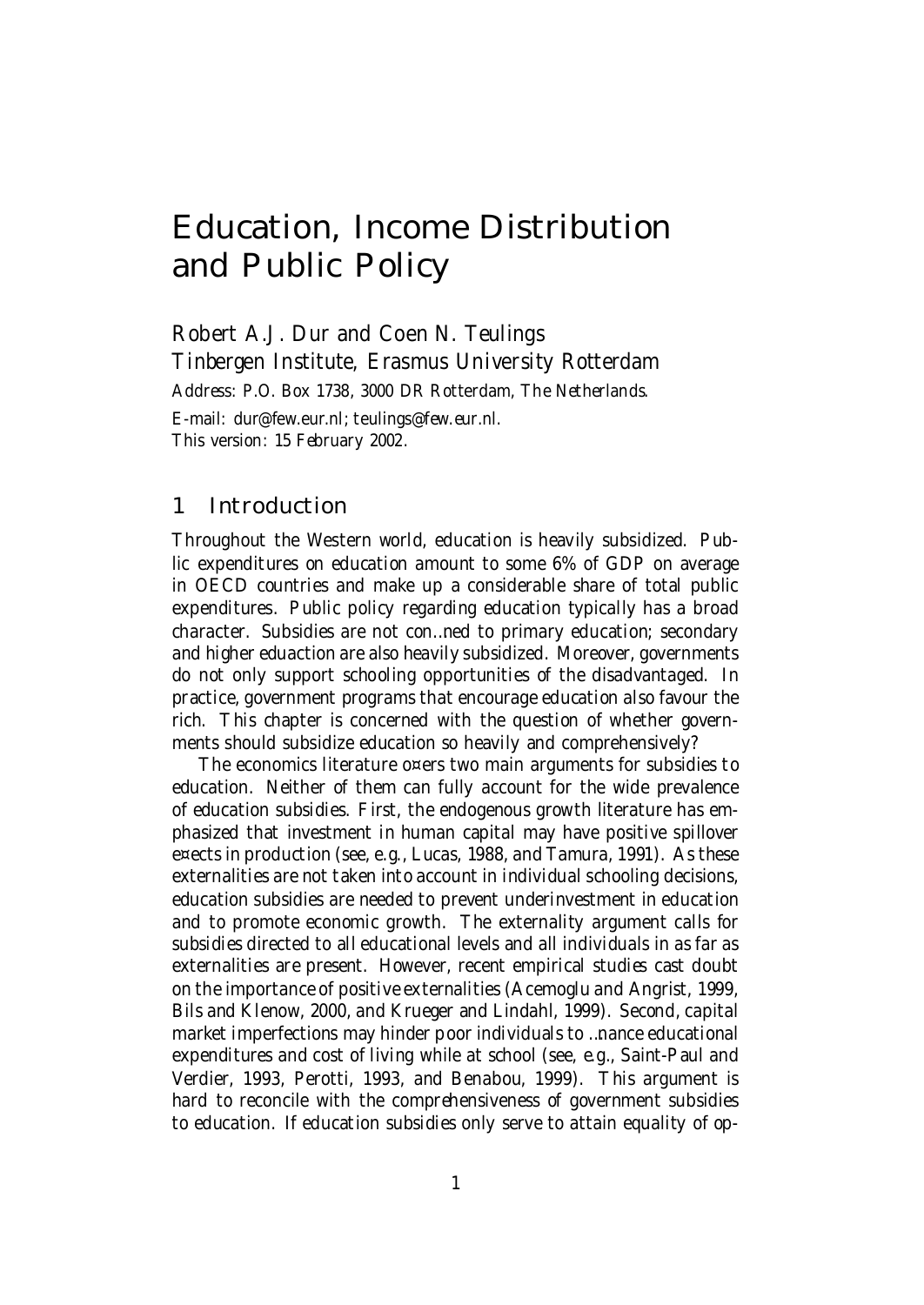portunity, subsidies targeted at the disadvantaged would be su¢cient. Moreover, the empirical evidence for borrowing constraints for educational choices is limited (Cameron and Heckman, 1998 and 2000, Keane and Wolpin, 1999, Shea, 2000, and Cameron and Taber, 2000).

In this chapter, we discuss a new rationale for education subsidies. We argue that education subsidies may be a part of an optimal redistribution policy. Our argument hinges on general equilibrium e¤ects of an increase in human capital formation. When workers of di¤erent skill levels are imperfect substitutes in production, an increase in the mean level of human capital in the economy reduces the return to human capital. The supply of high-skilled workers goes up, reducing their relative wages, while the supply of low-skilled goes down, increasing their relative wages. Hence, the return to human capital and pre-tax wage inequality go down. The reduction in pre-tax income inequality implies that a given after-tax income distribution can be reached with less progressive income taxes. Hence, by promoting education, the distortionary cost of progressive taxation may be reduced. Optimal redistribution policy faces a trade-o¤ between the distortions arising from education subsidies and the distortionary e¤ect of income taxation.

Following Becker's (1983) e¢cient redistribution hypothesis, our analysis contributes to the understanding of observed institutions. Insofar as the political system has an incentive to consume Pareto improving policy reforms, our model provides a positive theory of the tax structure: observed institutions should be constrained Pareto e¢cient. We present some empirical evidence that observed institutions …t our model reasonably well. Our theory predicts a correlation between the progressivity of the income tax and the level of education subsidies. We present data which give strong support to this hypothesis. The level of this correlation and the average level of education subsidies, 5 % of GDP, correspond surprisingly well with the predictions of the model for reasonable parameter values. Also, our model explains why cross country di¤erences in the dispersion of disposable income are primarily due to di¤erences in the dispersion of gross income, not to di¤erences in the progressivity of the tax system.

Our analysis stands in the tradition of Mirrlees' (1971) Noble prize winning paper on optimal income taxation. Mirrlees considers the case where worker types are perfect substitutes, so that relative wages for various ability types are independent of supply and demand. Imperfect substitution between worker types is crucial for our analysis. Previously, Feldstein (1973) has analyzed this problem, and a whole 1982 issue of the Journal of Public Economics is devoted to the issue (e.g. Allen, 1982, Stern, 1982, and Stiglitz, 1982). The conclusion of these early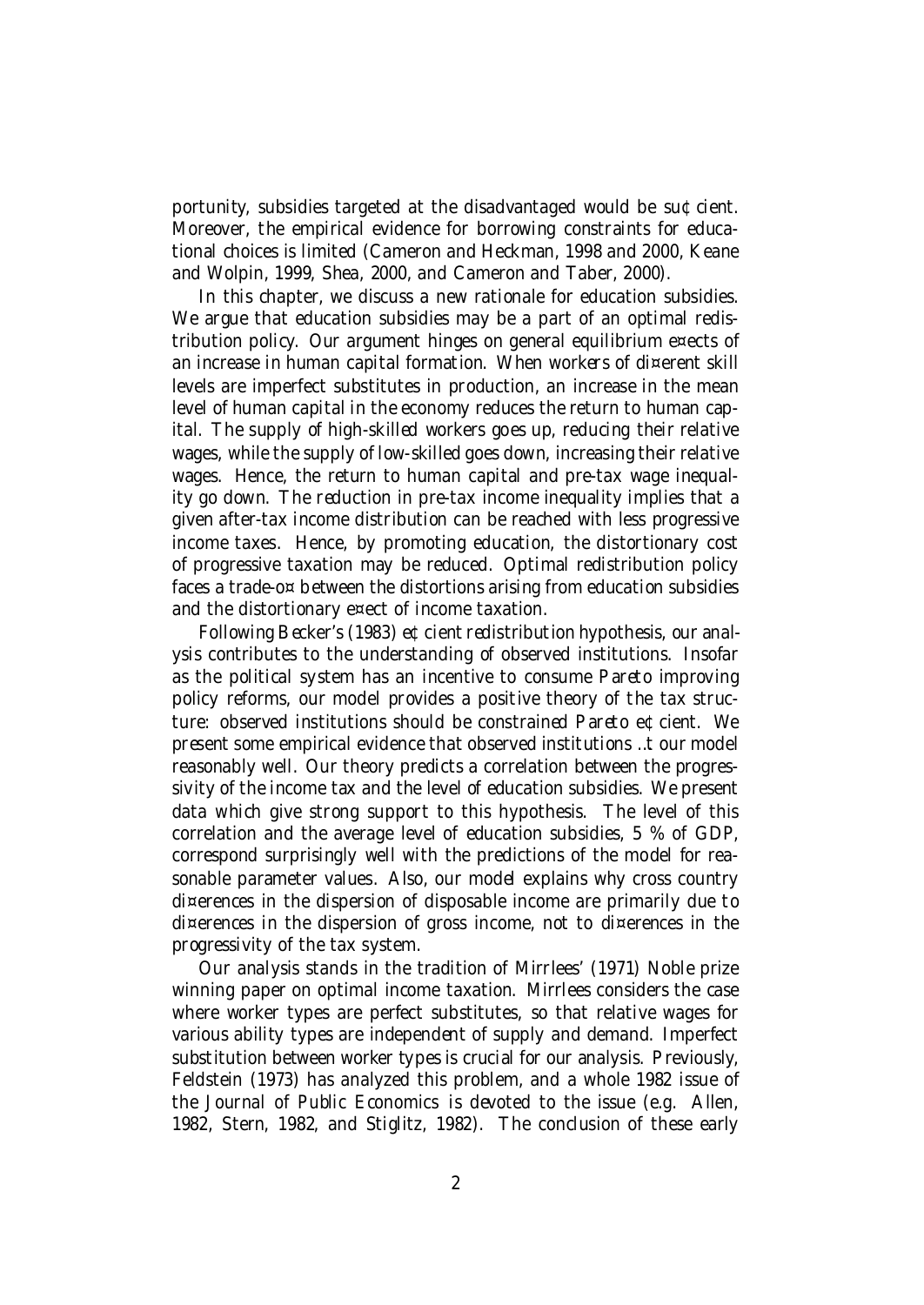contributions is that imperfect substitution between types of labor does not make a great deal of di¤erence for realistic values of the elasticity of substitution. Our claim is that this conclusion is largely due to an unresolved technical problem. Where Mirrlees applied a continuous type distribution for the perfect substitution case, a continuous type production function with imperfect substitution was not available. Hence, a production function with a discrete number of types (in practice: two types, see Johnson, 1984, for a model with three types) was applied. Teulings (2000) shows that using a production function with only two instead of a continuum of types yields a seriously downwardly biassed estimate of the spill-over e¤ects of minimum wages. Our claim is that the same problem applies for general equilibrium e¤ects of an increase in the mean level of human capital, since large shifts in relative wages within each of the types are ignored.

Our analysis calls for subsidies to all levels of education because an increase in the mean level of education gives rise to general equilibrium e¤ects that reduce wage inequality. This redistribution policy, that relies on indirect, general equilibrium e¤ects, contrasts sharply with the usual idea of compressing the wage distribution via compression of the distribution of human capital, that is by putting special policy e¤ort in raising the education of the least skilled. This latter policy, that relies on direct, partial equilibrium e¤ects, might run into trouble due to adverse general equilibrium e¤ects. The empirical evidence supports these ideas. There is a strong negative relation between the …rst moment of the human capital distribution and the second moment of the wage distribution, but there seems to be no relation between the second moments of both distributions.

However, there is counterforce that limits the redistributive virtues of subsidies to education. The large literature on the ability bias in the return to education shows that education and innate ability are complementary (see for example Angrist and Krueger, 1991). Subsidies to all levels of education favor therefore predominantly the high ability types, leading to a widening instead of a compression of the income distribution. We face the remarkable situation that the role of income and substitution e¤ects in redistribution is reversed. Usually, redistribution is brought about by the income e¤ects of a policy (e.g. progressive income taxation), while the substitution e¤ects (less productive e¤ort) reduce their e¤ectiveness. For education subsidies, it is the other way around. Substitution e¤ects contribute to redistribution, while income e¤ects work in the opposite direction. We derive the precise condition for education subsidies to be redistributive. Furthermore, we discuss policies which may reduce the adverse income e¤ects, while maintaining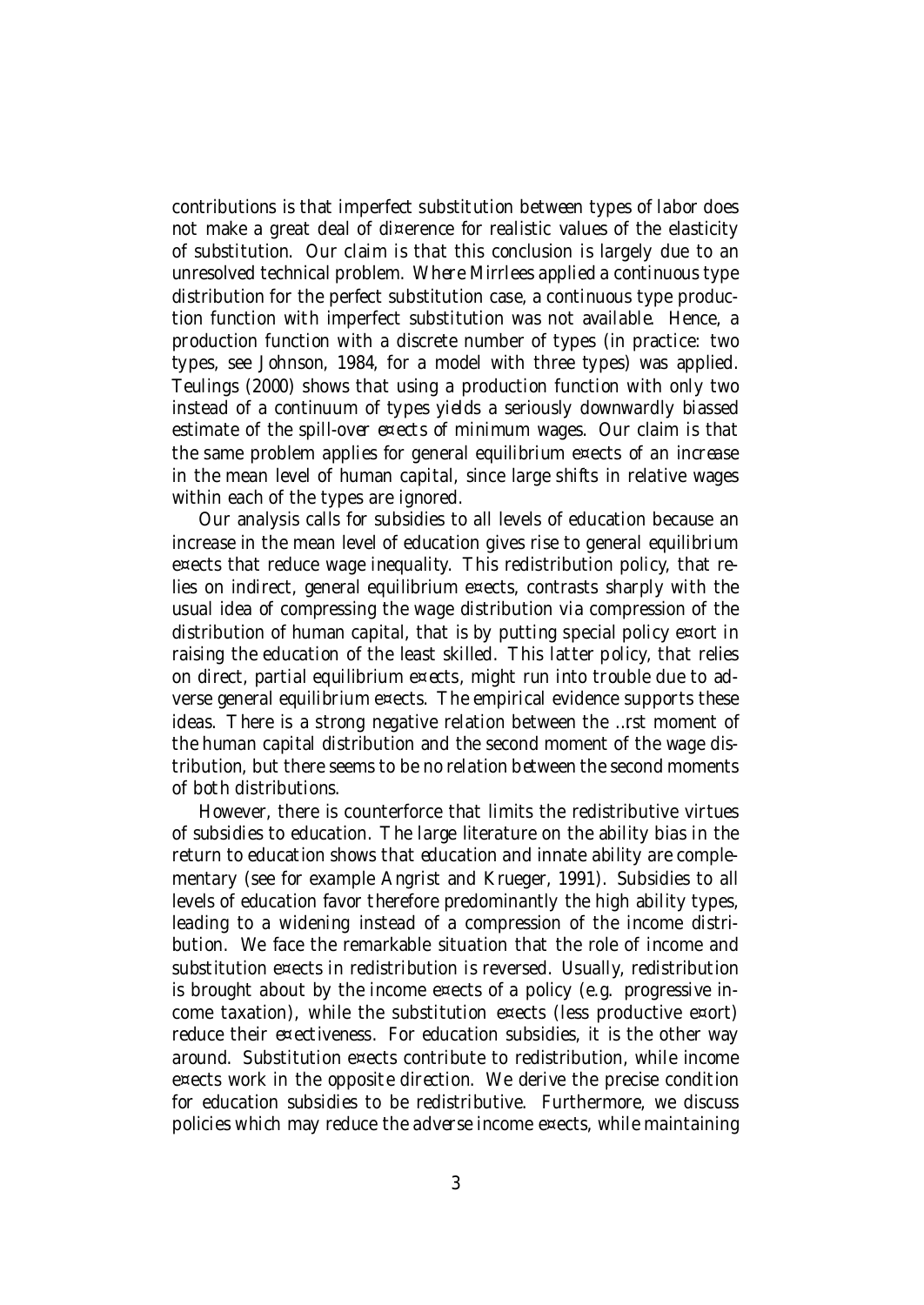their e¤ect on the wage distribution.

The potential role of education subsidies in redistribution policy has become even more important in recent decades because of the widening of the pre-tax income distribution in many countries. Increases in pretax income inequality puts pressure on politiciansto make the tax system more progressive and, hence, more distortionary (see Milanovic, 2000, for recent empirical evidence). We argue that promoting education may help to reduce the political demand for additional redistributive measures. Many studies relate the increase in income inequality to rapid skilled biased technological progress. The increase in average years of schooling has not been su¢cient to prevent income dispersion from rising. In Tinbergen's (1975) terminology, education has lagged behind in the race between technology and education.

The structure of this paper is as follows. Section 2 reviews the empirical evidence on two crucial factors in our model, the degree of substitutability between workers with di¤erent educational attainment and the sensitivity of this educational attainment to …nancial incentives. Recently, Teulings and Van Rens (2002) have analyzed simultaneously the evolution of log GDP per capita, income dispersion and the supply of human capital in a panel of 100 countries over the period 1960-1990. We discuss their results in more detail. Section 3 deals with our theoretical analysis, based on previous work, see Dur and Teulings (2001). First we discuss the case where the complementarity of schooling and innate ability is ignored. Here, we also discuss some empirical evidence regarding the relation between education subsidies and the progressivity of the tax system. This evidence suggest that actual economies are indeed close to Becker's constrained e¢cient redistribution policy. Next, we extend the model to allow for the complementarity between ability and education. We discuss a simple rule of thumb which determines whether or not subsidies to education are part of an optimal redistribution policy. The empirical evidence suggests that this condition is critical. It requires only slight variations in the parameter values for the condition to change sign. Section 4 discusses some further policy implications of our analysis. Four issues are at stake here. First, we discuss the proper level of centralization of education policy. The e¤ectiveness of education as a redistribution policy rests on an externality in schooling decisions. Hence, education policy should be set at a su¢ciently centralized level for all externalities to be internalized. The minimal level of centralization goes up when labour becomes more mobile. Second, we analyze the consequences of a lack of commitment on the side of the government regarding income policy. We show that credibility problems bring politically feasible education subsidies half way between a full internalization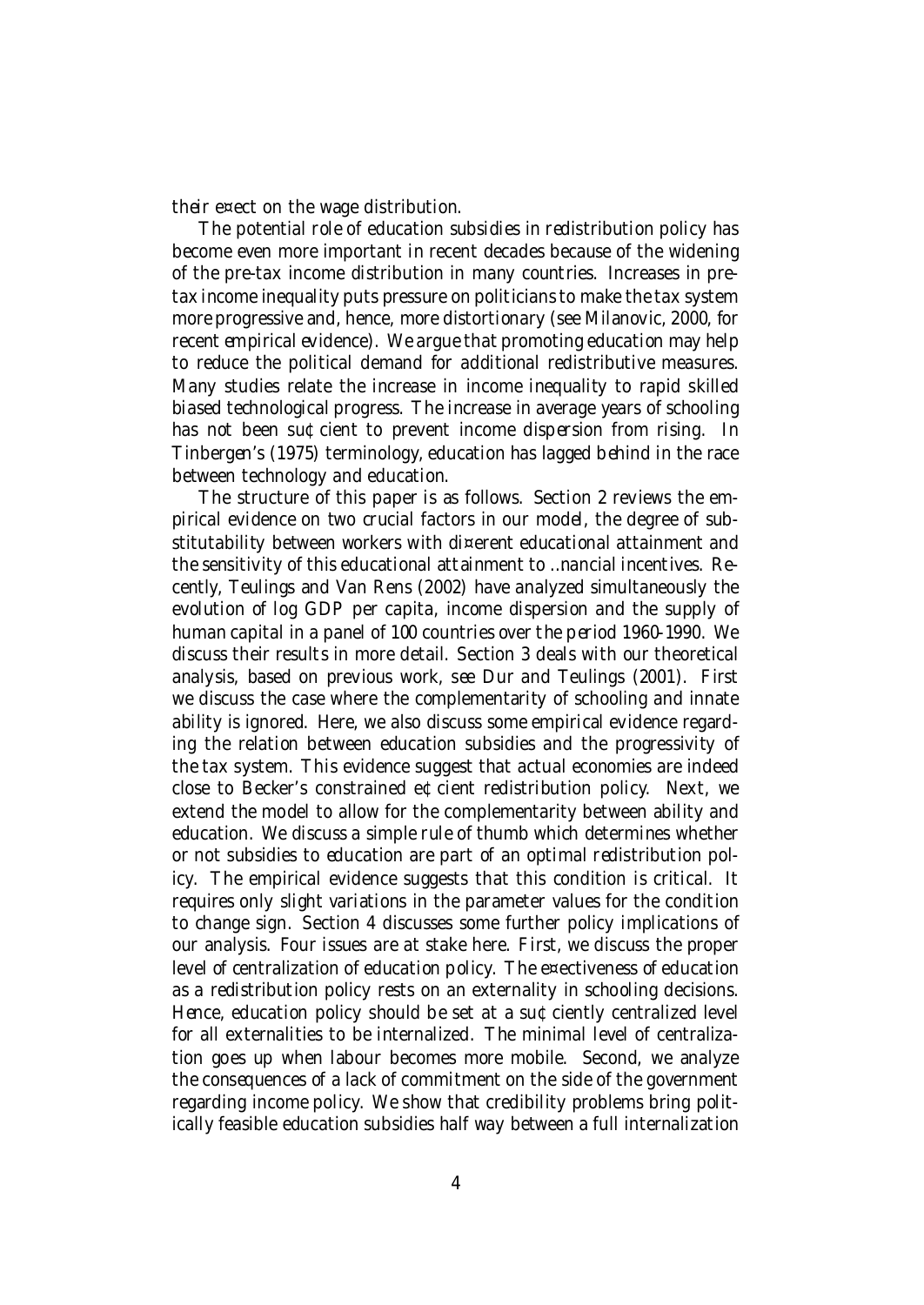of all externalities and a complete ignorance of externalities. Next, we address the adverse e¤ects of education subsidies on the income distribution as a result of the complementarity between education and innate ability. A clever policy design might help to overcome these adverse e¤ects, while at the same time preserving the favourable e¤ect of the average level of education on the income distribution. Some of these designs are observed in practice. Finally, we discuss the role of nonlinearities in the income policy. Our theoretical analysis is based on the idea that income policy shifts the mean of the skill distribution to the right, while it leaves higher moments una¤ected. This policy works by its indirect, general equilibrium e¤ects. However, actual policies often aim at changing higher moments, in particular by raising the educational attainment of the least skilled. Typical examples are programs like the EITC and the New Deal. These policies are intended to compress the distribution of gross income by compressing the distribution of human capital. However, as we will argue, they are likely to become the victim of their own success. Since these policies raise the supply of human capital in the lower tail of the distribution, the general equilibrium e¤ect of this policy will reduce wages for these workers. Section 5 concludes.

# 2 Some empirical evidence

# 2.1 Education and income inequality

A crucial mechanism in our model is that an increase in the mean level of human capital causes its return and, hence, wage inequality to fall. Raising the average years of education in the economy makes low skilled workers more scarce, raising their wages, while high skilled workers become more abundant, reducing their wages. A necessary condition for this substitution e¤ect is that workers with di¤erent levels of skills are imperfect substitutes in production. With perfect substitution between skill types, relative wages would be independent of the supply of human capital in the economy. Katz and Murphy (1992) provide some direct evidence for this e¤ect. They estimate the elasticity of substitution between high and low skilled workers from time series data for the US. They estimate the elasticity to be 1.4, supporting the idea of imperfect substitution between worker types. This elasticity drives the negative relation between the return to human capital and its supply in the post war economic history of the United States.

There is substantial direct evidence for a negative relation between the stock of human capital in the economy and income dispersion. Tilak (1989) provides some early cross country evidence. In addition, there are a number of case studies for various countries. Goldin and Margo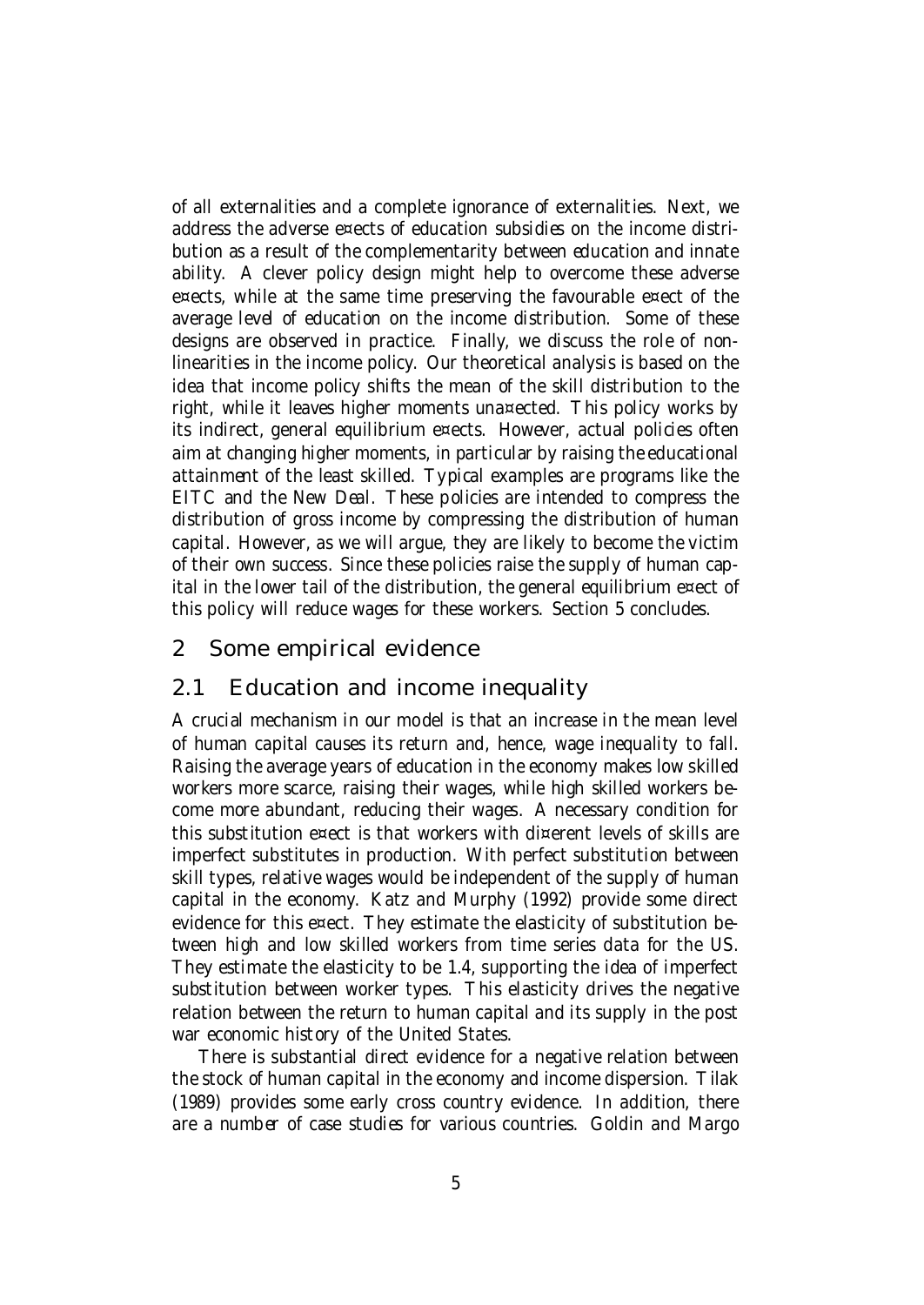(1992), Goldin and Katz (1999) and Goldin (1999) examine the returns to schooling and the dispersion of the wage structure in the US between World War I and II. Educational returns clearly decreased during this period and the wage structure narrowed. Goldin and coauthors relate these developments to the enormous expansion of secondary schooling beginning in the 1910s. Only after 1980, following a period of low in‡ow into the university system, the return to education and the dispersion of wages started to increase again (see Card and Lemieux, 1999). In most other countries, the education revolution started later. Consequently, the fall in the return to education and the narrowing of the wage structure also lagged behind (see Hartog, Oosterbeek, and Teulings (1993) for the Netherlands 1960-1985; Edin and Holmlund (1995) for Sweden; Kim and Topel (1995) for South Korea in sixties and seventies). All these studies …nd that income dispersion is negatively related to the supply of human capital.

Figure 1, taken from Teulings and Van Rens (2001) provides some direct evidence on the relation between the return to human capital for some 50 countries as measured directly from individual data on the one hand, and on the mean level of education and on income inequality on the other hand. There is a clear negative relation between the return to education and average years of schooling, suggesting that skill types are indeed imperfect substitutes in production, see Panel A. Panel B relates the return to education to income inequality. There is strong positive relationship. Taken together, the results suggest that by increasing average years of schooling, income inequality may be reduced. Some simple regressions reveal that the return to education is about 16% for countries with no education at all, and decreases by about 0.7% for every increase of one year in the average year of schooling.

FIGURE 1

Teulings and Van Rens (2001) analyze simultaneously the evolution of log GDP per capita, the Gini coe¢cient, and the stock of human capital in a panel of 100 countries over the period 1960-1990. A theory of imperfect substitution between skill types has simultaneous implications for the e¤ect of human capital on income dispersion and on GDP. An increase in the economy's stock of human capital reduces the return to human capital and hence income inequality. With respect to GDP, taking the Mincer equation as a starting point for the contribution of education to GDP, the marginal e¤ect of education should be equal to the return to human capital. Since this return is negatively related to the mean level of education, so should be the marginal e¤ect on GDP. Hence, in a growth regression, we expect a positive e¤ect of increases in the mean level of education, and a negative second order e¤ect of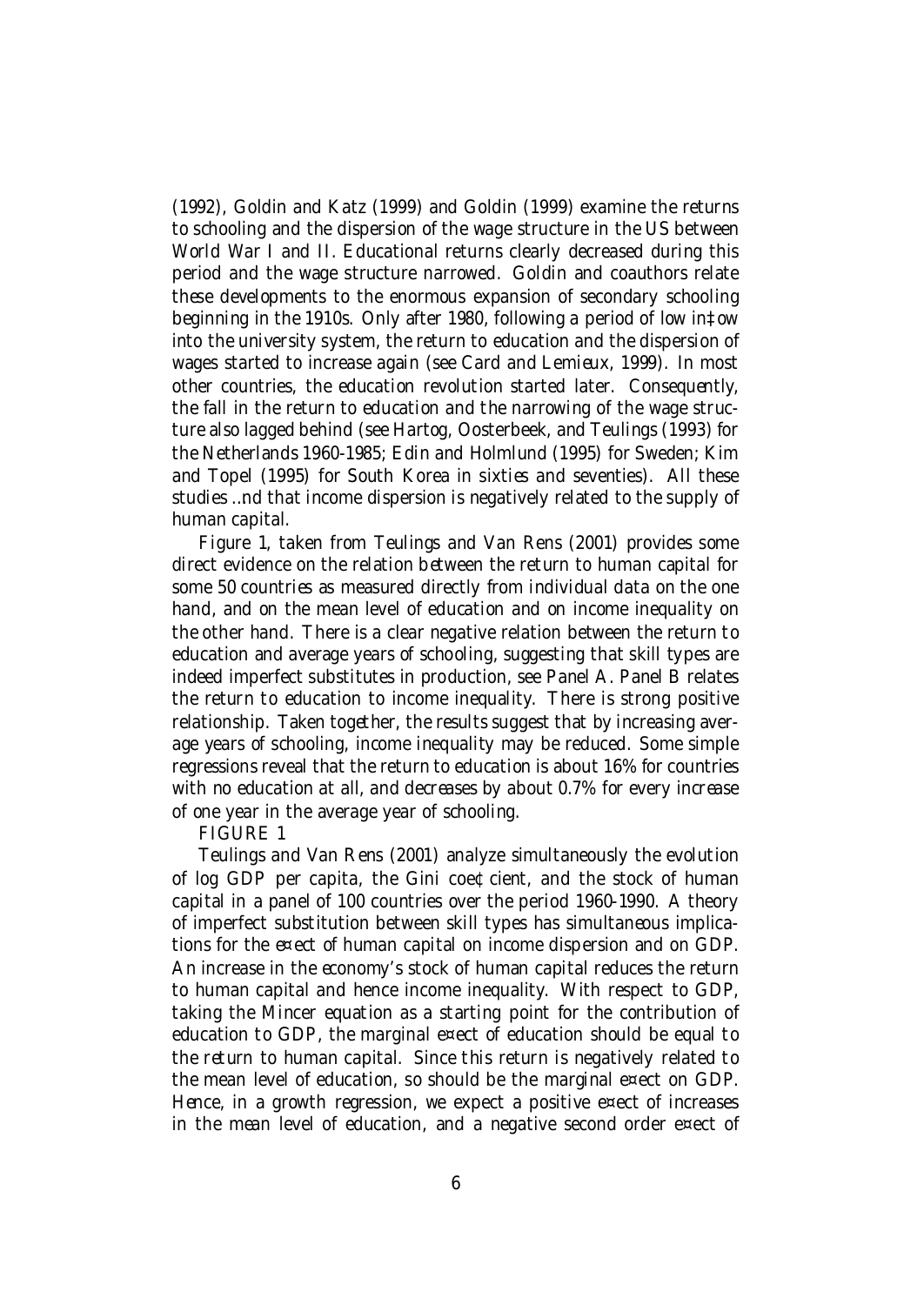increases in the mean level of education. Note that this interpretation of the role of human capital in the evolution of GDP contrasts sharply with the endogenous growth literature, where the relation between schooling and growth is driven by externalities. For instance, in Barro and Salai-Martin (1999), a higher level of education makes the labor force more able to deal with technological innovations. This yields a relation between the level of education and growth, not the level of GDP.

Table 1 provides evidence from regressions on panel data for log GDP per capita, the Gini coe¢cient, and the stock of human capital using data from some 100 countries over the period 1960-1995. The model for GDP allows for both imperfect substitution between types of education (by adding a second order e¤ect in education) and skill biased technological progress (by adding cross e¤ects of time and education). Combined with the former feature, the gradual increase in the level of education in most countries leads to a fall in the return to human capital. The latter feature yields a rise in the return to human capital. The average e¤ect of a year of education on GDP according to these regressions is rather high, about 20 %. However, it is highly sensitive to the mean level of education as it falls by even 5 % point for each additional year of education. This evidence is largely consistent with the Mincer equation, in line with the conclusions by Krueger and Lindahl (2001), and in contracst to those of Barro and Sala-i-Martin (1999). The regressions on the variance of log income (which is derived from the Gini's) provide strong evidence for a negative e¤ect of schooling on income inequality: a one year increase in average years of education reduces the variance of log income by 0.05. The evidence strongly supports the notion that the rate of return to education declines in the mean level of education of the workforce. On average over evidence, a one year increase in the mean years of education reduces the return to education by 2%.

The estimations provide information on the pace of technological progress. Keeping constant the average education level, the return to education has gone up strongly over the period. The pace of technological progress increased dramatically during the eighties, raising the return by as much as 6.7% in one decade. To o¤set this increase in the return, the average years of schooling should have increased by as much as  $\frac{6:7\%}{5\%$  per year = 1:3 year. In fact, the increase in the level of education was more moderate, resulting in a dramatic increase in income dispersion. In terms of Tinbergen's (1975) famous race between technology and education, technology has been in the winning mood during the last decades. One can therefore conclude, with some exaggeration, that Tinbergen's race (1975) between education and technology and Mincer's earnings function rule the world.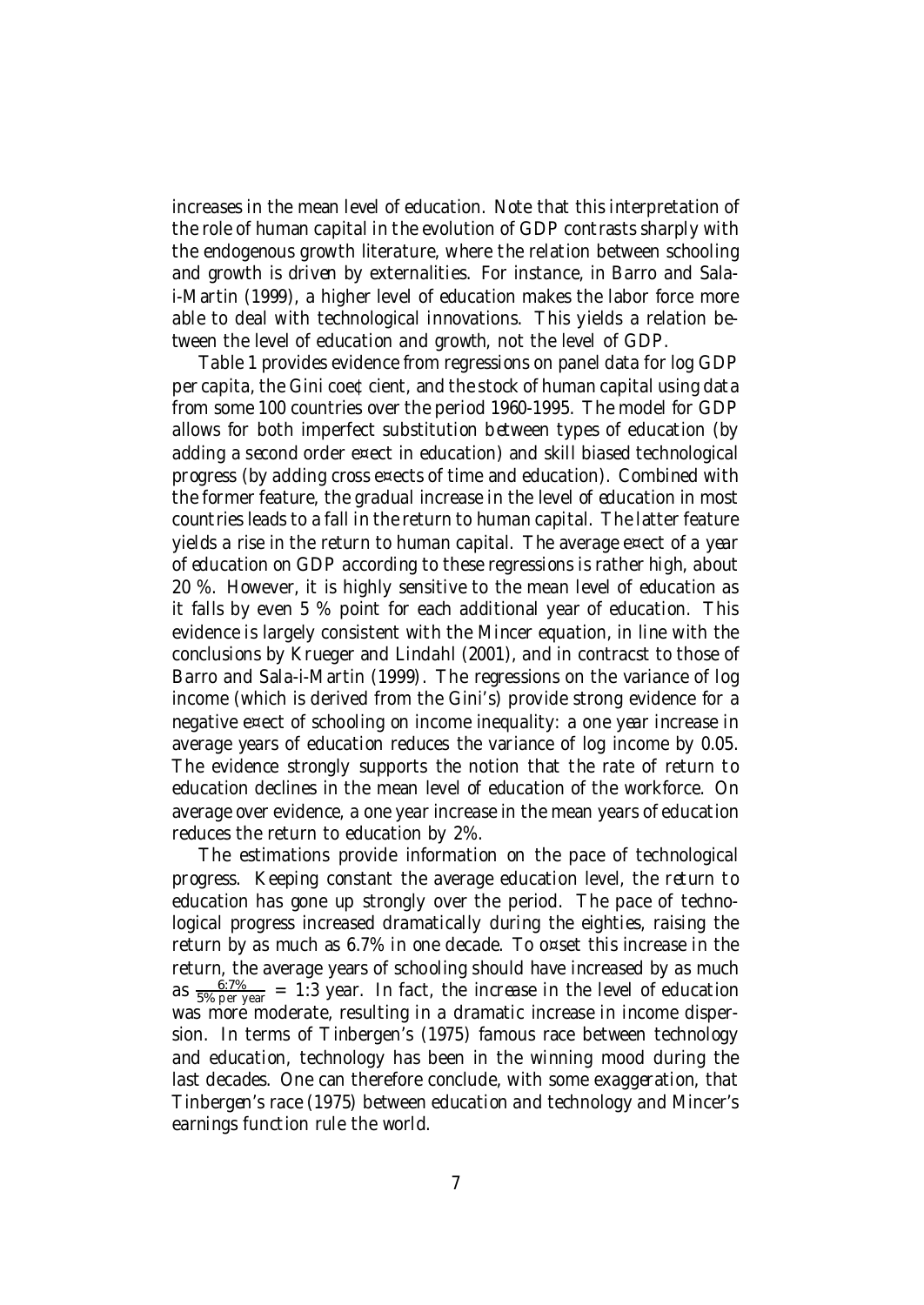One can use these numbers to calculate a simple summary statistic, to which we refer as the compression elasticity °: the percentage decrease in the return to human capital per percentage increase in the value of the stock of human capital. Then, starting from a return to human capital of 10 % and using the 2 % decline per year of additional human capital, the compression elasticity reads:

$$
\frac{\text{% fall return}}{\text{% increase stock}} = \frac{\frac{2\% \text{ point}}{10\%} \text{ per year}}{10\% \text{ per year}} = 2
$$

So, when the mean years of schooling increases from 10 to 11 years, and the initial return to education is 10%, the return drops to 8%. If  $\degree$  = 0, then the return to human capital is independent of its supply, so that we are back in world of perfect substitution between types of labor. Teulings (2001) derives a relation between this compression elasticity and Katz and Murphy's elasticity of substitution between high and low skilled workers:

$$
^{\circ} = \frac{1}{\text{Var}[w] \ \text{f} \ \dot{}} \text{Var}[w] \ \approx \frac{1}{0.60^2 \ \text{f} \ 1.4} \ \approx \ 2
$$

where Var[w] is the variance of wages and ´<sub>low-high</sub> is the substitution elasticity between low and high skilled labour, and we take the standard deviation of wages to be 0.60. Hence, Teulings and Van Rens's estimate of the size of the compression e¤ect is broadly consistent with Katz and Murphy's (1992) estimate of the elasticity of substitution between low and high skilled labour. However, our interpretation of the evidence is di¤erent from the usual interpretation in terms of a CES production function with two types of labor. In this two type frame work, only the relative wage of high and low skilled workers can change. Our interpretation allows for a continuum of worker types, each endowed with its own level of human capital s and with its own wage rate. In our economy these workers have to be assigned to jobs, which di¤er by their complexity, see Teulings (2001). The driving force of this model is the Ricardian concept of comparative advantage: highly-skilled workers have a comparative advantage in complex jobs since skills have a greater e¤ect on worker productivity in more complex jobs. In the Walrasian equilibrium, highly-skilled workers will therefore be assigned to more complex jobs, where their skills yield the highest return A general increase in the level of human capital reduces the return to human capital. The basic mechanism at work is that a worker with a particular skill level will end up in a less complex job when highly-skilled workers are abundant than when they are scarce, since the distribution of job complexity is …xed (a Leontie¤ technology). Hence, the return to human capital, and thus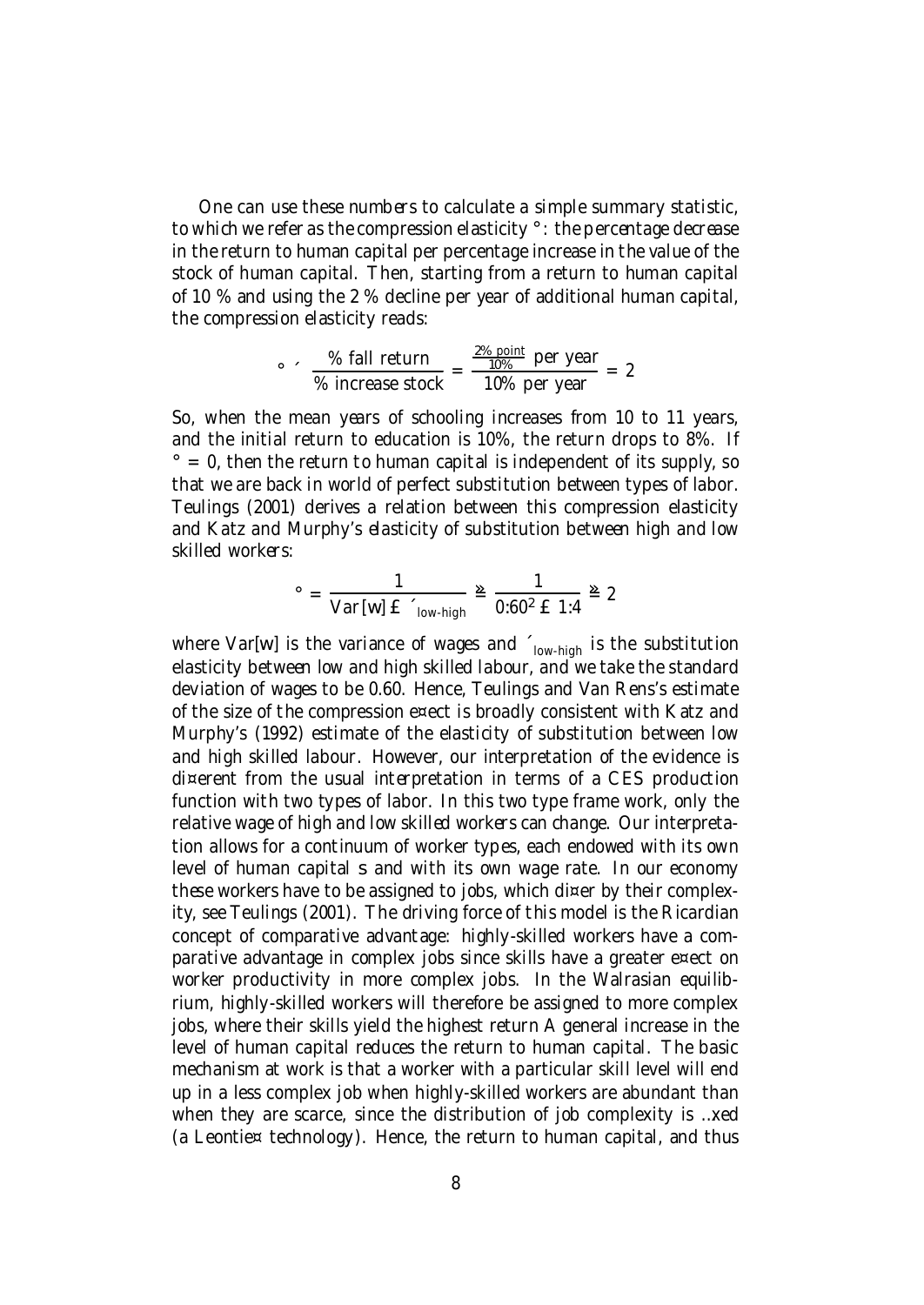wage dispersion, decrease when the mean level of human capital goes up. The size of this e¤ect depends on the degree of substitutability between skill types. The smaller the degree of substitutability, the more the return to human capital decreases for a given increase in the stock of human capital. This model exhibits the Distance Dependent Elasticity of Substitution (DIDES) structure: the larger the "distance" of two types in terms of their level of human capital, the lower the substitutability between worker types

We discuss the implications of this model for relative wages in greater detail. The higher the human capital of a worker, s, the higher her wage rate, w. Hence, there are relative wages for in…nite number of worker types (not just two), which are all a¤ected by the mean level of human capital. A change in the mean level of human capital  $1$  reduces the return to that capital:

$$
W(S; 1) = W_0(1) + W_s(1) S
$$
  
\n
$$
W_s(1) = e^{i^{t}1}
$$
 (1)

where  $w(s; 1)$  denotes the log wage of a worker with human capital s when the mean level of human capital in the economy is  $1$ . Hence,  $w<sub>s</sub>$  (1) denotes the return to human capital. The second equation shows how this returns declines when  $1$  goes up. As is easily checked, the compression elasticity ° is equal to the complexity dispersion parameter for  $1 = 0$ .

The situation is illustrated in Figure 2. When an individual worker raises her human capital from s to  $s + h$  while all other workers keep their human capital constant, her wage goes up by  $w_s(1)$  h, which is a shift along the curve. However, when all workers do the same, there is an additional, indirect e¤ect, shown as a shift of the curve as it twists to a  $\ddagger$  atter position. The mean  $\frac{1}{2}$  goes up by h. Hence, the wage function twists and the return to human capital falls. This "twisting" is due to substitution processes. Since substitution e¤ects sum to zero (for a constant return to scale economy), the workers with an above average level of human capital will lose, while the workers in the lower tier of the labor market gain. Somewhere in the middle, there is a break even point. These indirect e¤ects of human capital acquisition on its return play a crucial role in our analysis. They can be interpreted as a distributive externality of schooling decisions. An individual's decision to invest in human capital increases the stock of human capital in the economy, and reduces, therefore, the return on this capital. It is this externality that provides a rationale for subsidies to education.

FIGURE 2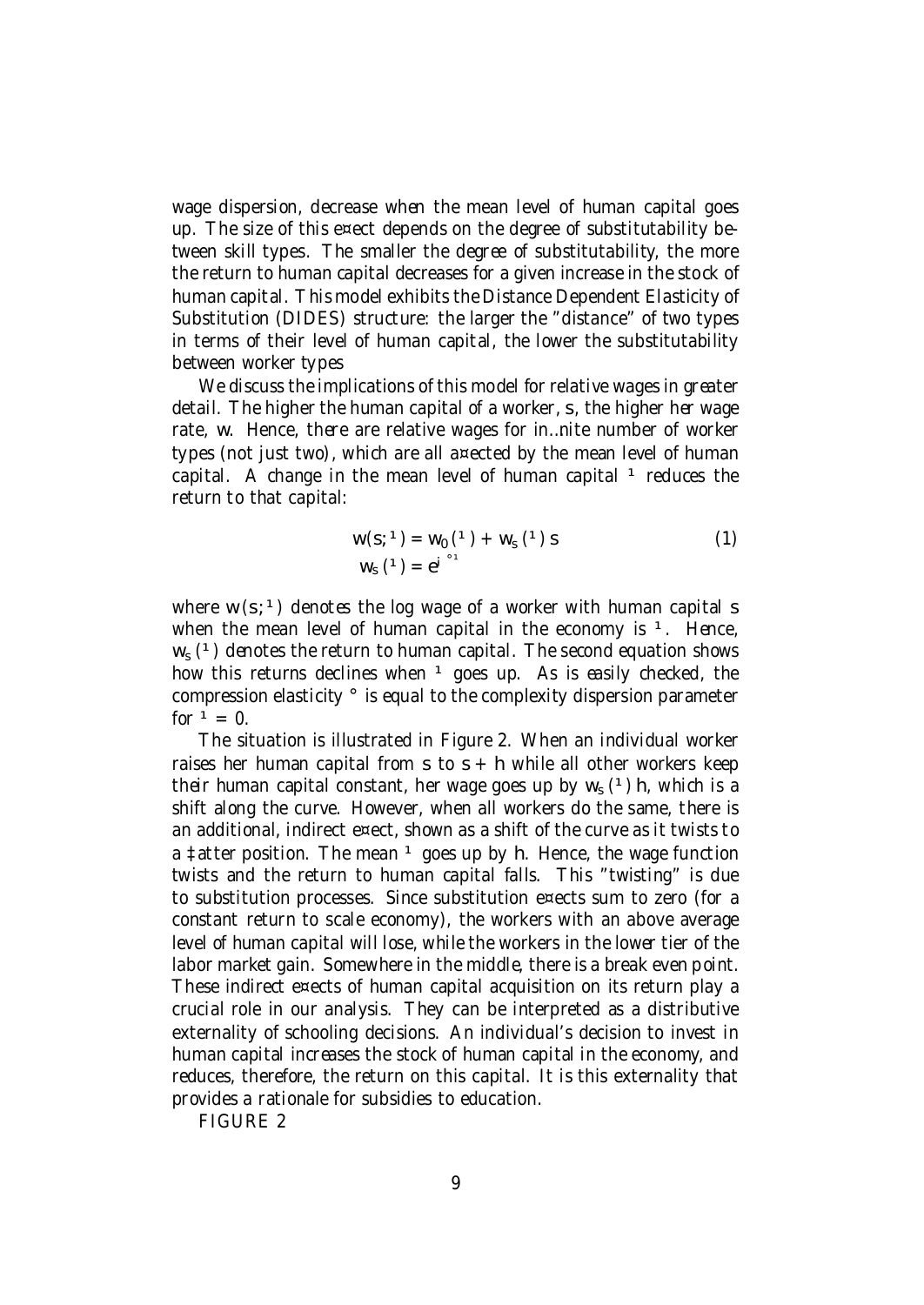The "twisting" of the wage function, equation (1), implies that the greater the "di¤erence" in human capital between two worker types, js<sub>1 i</sub> s<sub>2</sub>j, the larger is the change in relative wages due to an increase in the mean level of human capital  $d^1$ :  $e^{i e^{i} + i}$  i  $e^{i e^{i} + i}$  js<sub>1</sub> i s<sub>2</sub>. This feature is due to the DIDES structure. Apart from this "twisting" of the wage function in response to a general increase in the level of human capital, there is another implication of the DIDES model that can be tested empirically. Suppose that we introduce a minimum wage, that eliminates the left tail of the human capital distribution, reducing the e¤ective supply of low skilled workers. Firms will shift their demand for these low skilled workers to the closest available substitute, slightly better skilled workers, type s<sup>+</sup>. Hence, the introduction of the minimum wage will increase the wages of type s<sup>+</sup> workers substantially. Firms that used these type s<sup>+</sup> workers before the introduction of the minimum wage will …nd their cost having been increased. They will substitute to the closest substitute, type s<sup>++</sup> workers, s<sup>++</sup> being slightly higher than s<sup>+</sup>. Hence, their wages go up, but by slightly less than the wages of type s<sup>+</sup>. This yields the type of pattern shown in Figure 3, with large spillover e¤ects of an increase in the minimum wage to workers earning wages just above the minimum. This type of pattern has been documented for the United States by Lee (1999) and Teulings (1998, 2000). Teulings (1998,2000) shows that a decrease of the minimum wage by 10 % causes the wages of workers earning slightly more than the minimum to go down by 8 %. Apart from the fact that this evidence o¤ers strong support for the DIDES type of production structure that we use, this mechanism will also play an important role in Section 4, where we discuss the implications for policies like the EITC and the New Deal.

FIGURE 3

# 2.2 The sensitivity of education to …nancial incentives

Another important parameter in our analysis is the elasticity of demand for schooling with respect to its cost. This elasticity determines the e¤ectiveness of subsidies in increasing the stock of human capital. The sensitivity of education to …nancial incentives is particularly important when innate ability and education are complementary. Then, education subsidies favour the rich because they take up most education, which reduces the overall e¤ect of stimulating education on income inequality. The larger is the elasticity of schooling, the lower are the subsidies that are required for a given increase in the mean level of human capital, and hence, to compress the wage distribution.

Stanley (1999) analyzes the e¤ects of the GI Bill education subsidies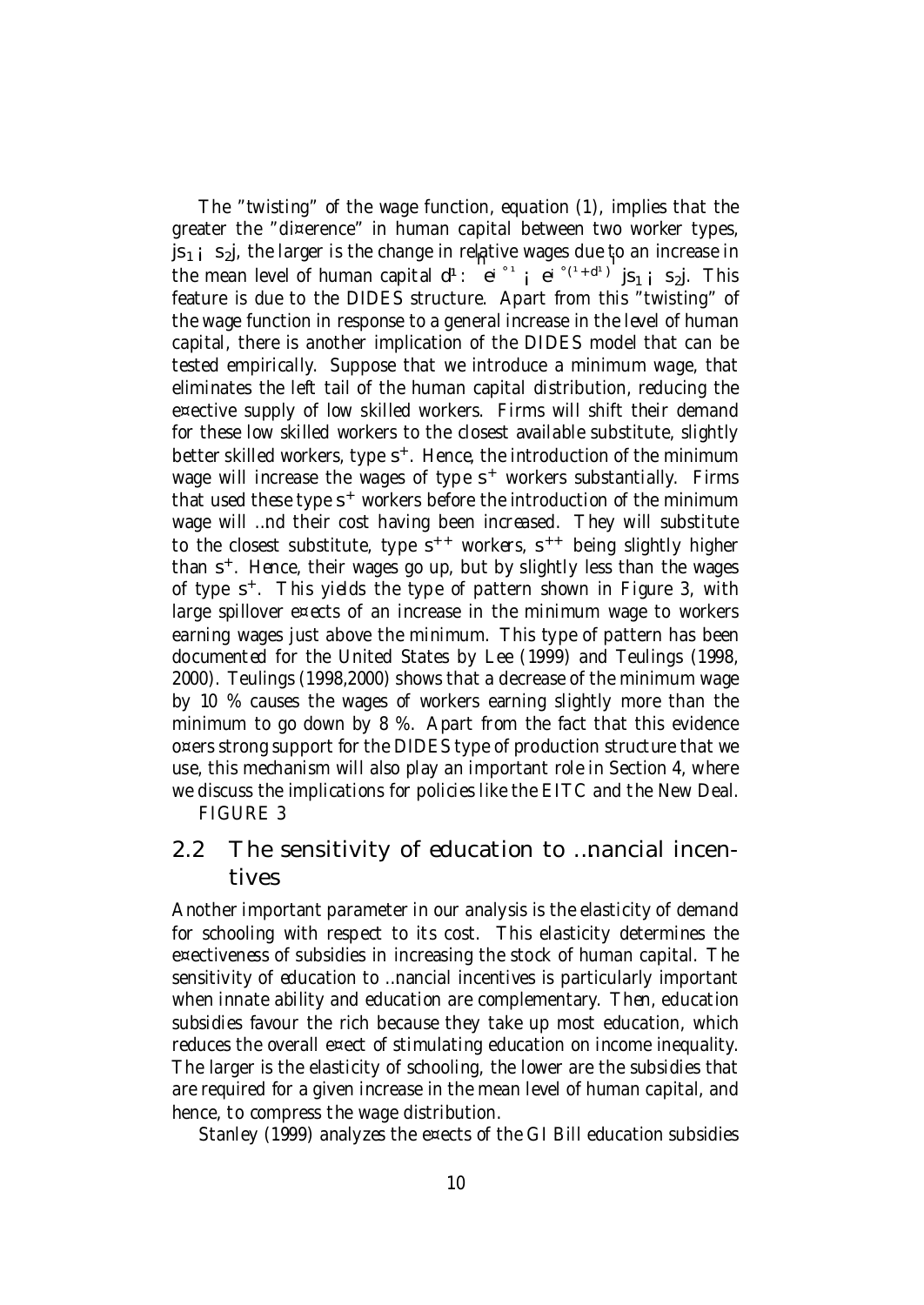for veterans from WW II and the Korean war on their educational attainment. The GI Bill reduced the cost of education by 50 % for Korean veterans and even by 60 % for WWII veterans. However, not all veterans of the Korean war were entittled to this subsidy, depending on a completely arbitrary rule regarding the date of enlistment. This "random" selection provides a natural experiment for testing the e¤ect of …nancial incentives on educational attainment. The e¤ects of these subsidies are necessarily limited to veterans with higher educational attainment, since they left the military at the age of 23. At that age, a substantial fraction has completed its investment in human capital. This …ts the observation: only 40 % of the Korean veterans who were eligible took up any grants at all. Consistent with this observation, the veterans that took up grants descended predominantly from parents with a higher social economic status (SES). The 40 % that used the subsidies have increased their educational attainment on average by 1/3 year. Were the subsidy e¤ective for all education levels, the e¤ect would have been  $\frac{1}{3\epsilon_A}$  $\frac{1}{3 \pm 40\%} \ge 0.85$ year. For WW II veterans, the data allow a more re…ned desaggregation by SES. There, the upper quintile of the SES distribution achieves a gain in educational attainment of even 2 years. Hence, a reasonable estimate for the elasticity of demand for schooling with respect to its cost is 0.25. One might suppose that for this group of veterans the cost of education has been higher than it would have been in case their educational career had not been interrupted by the war. Hence, we view these estimates as a lower bound.

# 3 Education and e¢cient redistribution policy

# 3.1 The basic model

The empirical evidence discussed in the previous section suggests that by promoting education, income inequality may be reduced. Education subsidies may therefore serve as a redistributive instrument, complementary to progressive income taxes. To explore this idea, we discuss the results of a theoretical analysis, based on previous work, see Dur and Teulings (2001).

Consider a society consisting of individuals who are born with different levels of innate ability. They spend the …rst years of their life at school. These two factors, innate ability and schooling, jointly determine the skill level with which the worker enters the labor market. For the sake simplicity, we ignore the direct cost of education and focus completely on the cost of foregone labor income. This …ts the observation that the direct cost of education are, relatively, of minor importance. Individuals choose their years of schooling as to maximize their life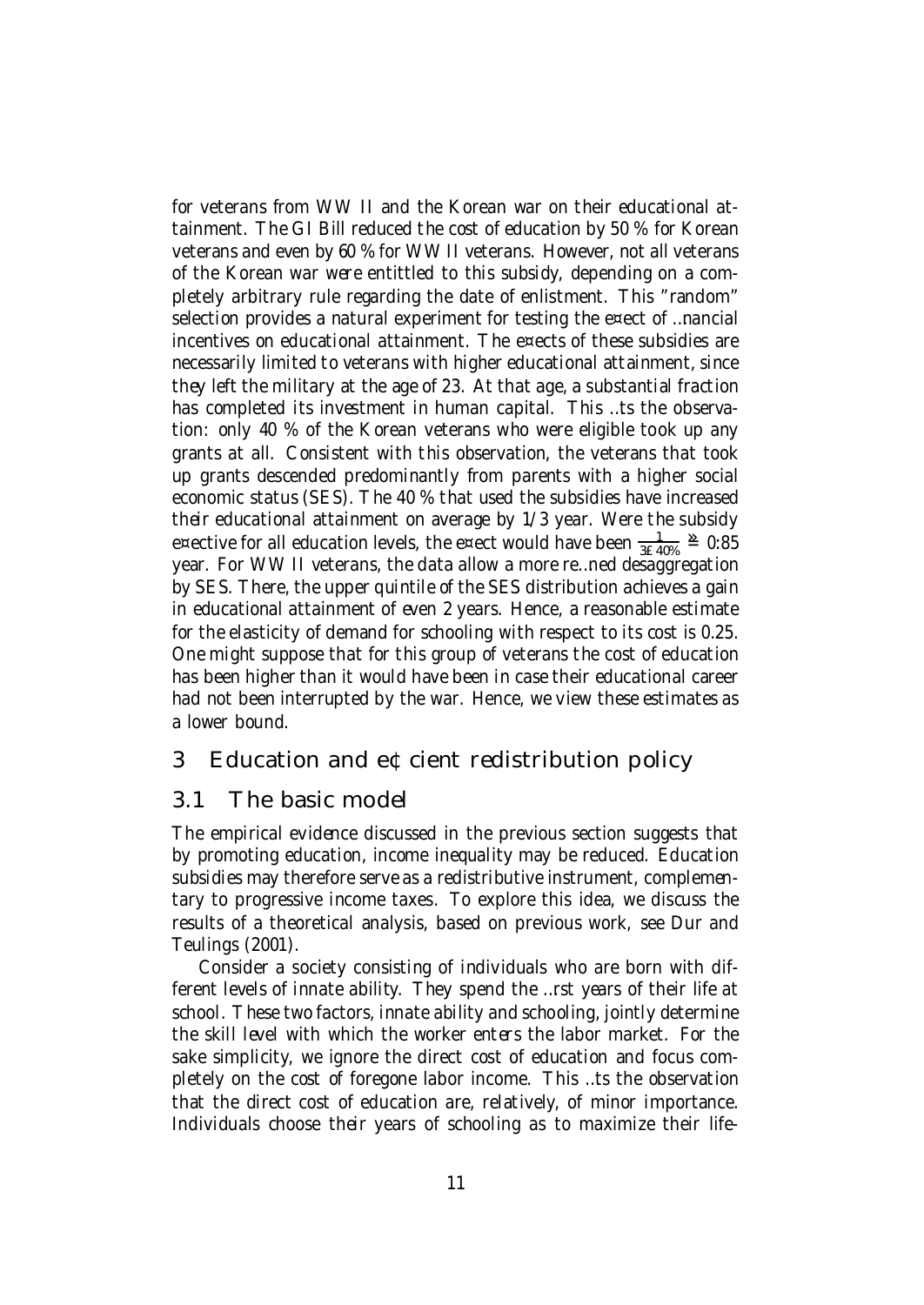time utility. The optimal years of schooling may vary between ability types. When education and innate ability are complementary, people with higher abilities go to school longer because they bene…t more from education. The large literature on the ability bias in the return to education shows that education and innate ability are indeed complementary (see for example Angrist and Krueger, 1991). This is important for the redistributive e¤ect of education subsidies: the more ability and education are complementary, the more the high ability types bene…t from education subsidies.

In order to provide a clear cut separation between our model and models based on capital market imperfections, we assume perfect capital and insurance markets. Individuals can borrow su¢cient funds to …nance their consumption during their years of education at the going interest rate. Also, they can insure perfectly the risk on their investment in human capital due to the uncertainty about their life expectancy. Hence, individuals invest in human capital up to the point where the marginal cost equal the market rate of return to human capital. We also abstract from production externalities in schooling decisions, like knowledge spillovers.

After the investment in human capital, individuals start their working career. For the transparency of the analysis, we abstract from imperfections on the labor market. Workers therefore earn their marginal product of labor and there is no unemployment. The individual's log wage rate w  $(s; 1)$  per unit of e¤ort depends on the individual's human capital s and the mean level of human capital in the economy  $<sup>1</sup>$ , as dis-</sup> cussed in Section 2. Gross income is the product of this wage rate and the e¤ort the individual chooses to provide.

A worker's log disposable income d depends on her wage rate, her choice of e¤ort, and the government's income policy. As in Mirrlees' (1971) seminal paper on optimal income taxation, the government can observe neither e¤ort, nor innate ability, nor the skill level that is obtained by taking up education. It can only observe the years of schooling taken by an indivual, h, and her gross log income y. The income policy can therefore be contingent on these two factors only. We simplify our analysis at this point by considering log linear income policies only:

$$
d = d_0 + d_y y + d_h h
$$

In a non-interventionist, redistribution free equilibrium, we have:  $d_0 =$ 0;  $d_y = 1$ ;  $d_h = 0$ , so that  $d = y$ .  $d_y$  is Musgrave and Musgrave's coe¢cient of residual income progression and measures the progressivity of the income tax. Progressive income taxation implies  $d_v < 1$ . The log linear speci…cation implies a constant elasticity of net with respect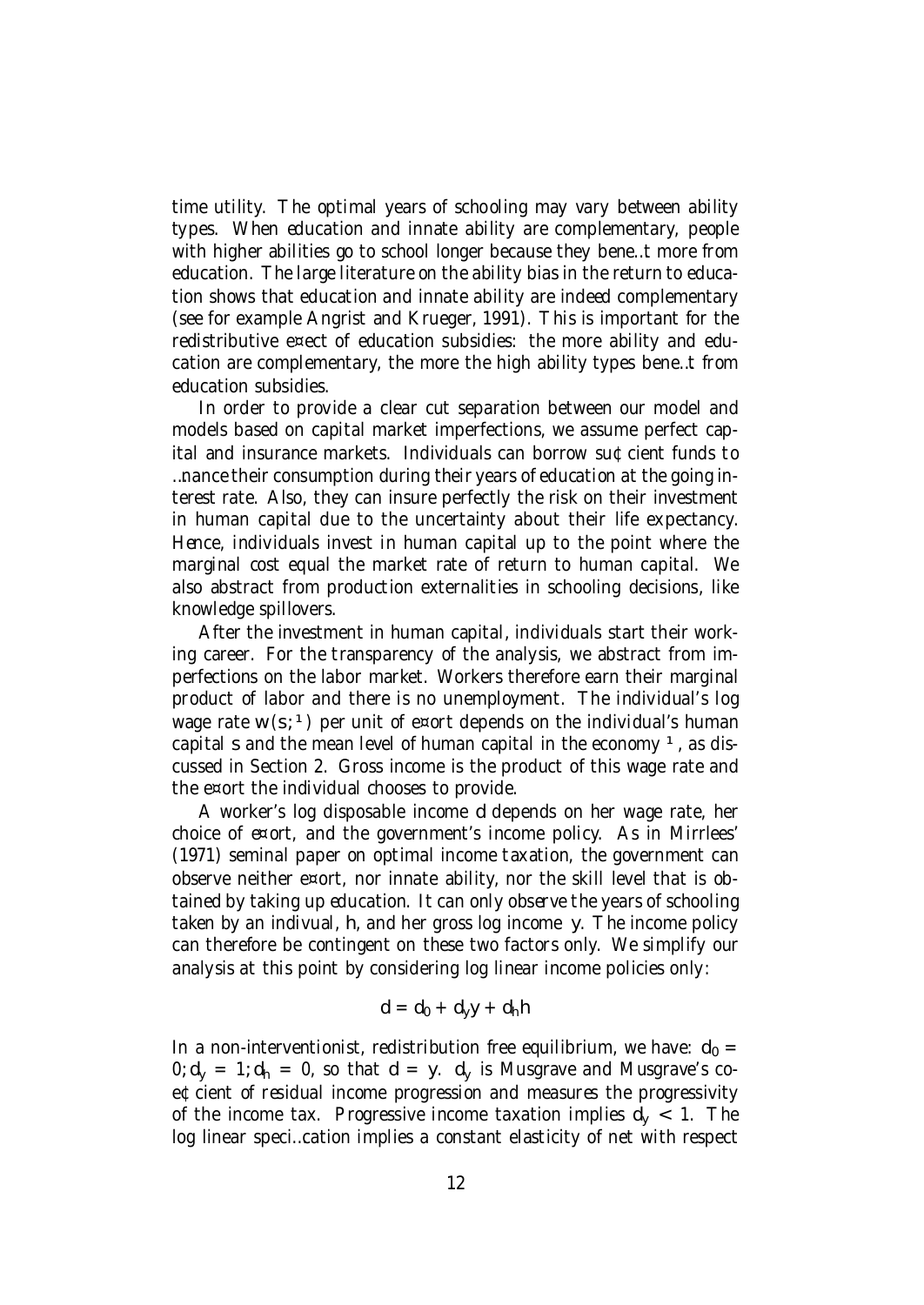to gross income. This constant elasticity speci…cation implies that the marginal tax rate is increasing, a feature which turns out to be important for the subsequent discussion. The parameter  $d_h$  measures the subsidy for taking up an additional year of education relative to the net discounted value of disposable income;  $d_h < 0$  implies that we actually tax education. Let ¸ be the cost of a year of education relative to the net discounted value of disposable income. It has two components, the real interest rate and the rate of depreciation (individuals die sooner or  $later)$ ; will typically be of the order of magnitude of 10 %. Hence,  $d_h =$  measures the subsidies to education as a share of total cost, or alternatively, the marginal subsidy rate.

Individuals set e¤ort as to maximize their utility. Hence, as in Mirrlees (1971), redistributive income taxes distort productive e¤ort, as marginal revenue of e¤ort from the point of view of the individual is below that for the society as a whole. Similarly, a subsidy or a tax to education distorts the take up of education. Policy makers face therefore the trade o¤ between between e¢ciency and redistribution. The question of interest is what combination of education subsidies (or: taxes) and income taxation yields the lowest distortion for a given amount of redistribution. We refer to these combinations as constrained Pareto ef- …cient. The adjective "constrained" refers to information constraints on e¤ort, ability, and skill, which limit the policy options that are available to the government.

# 3.2 E¢cient redistribution policy without complementarity of ability and education

We …rst discuss the results for the case where innate ability and education are not complementary. In that case, all individuals choose the same years of schooling and education subsidies have no direct e¤ect on the income distribution. The only way in which education subsidies affect the income distribution is through general equilibrium e¤ects on the labor market. If the compression elasticity is positive (i.e., skill types are imperfect substitutes), education subsidies contribute to redistribution. The optimal level of education subsidies depends on the political demand for redistribution as well as the distortionary e¤ects of the policy instruments.

The following equation describes the e¢cient level of education subsidies for the case where ability and education are not complementary:

$$
\frac{d_h}{d_1} = 1 + \frac{1}{(1 + 1)^2} \cdot \frac{1}{(1 + 1)^2}
$$
 (2)

where  $\leq$  is the wage elasticity of e¤ort supply and where  $\degree$  is the com-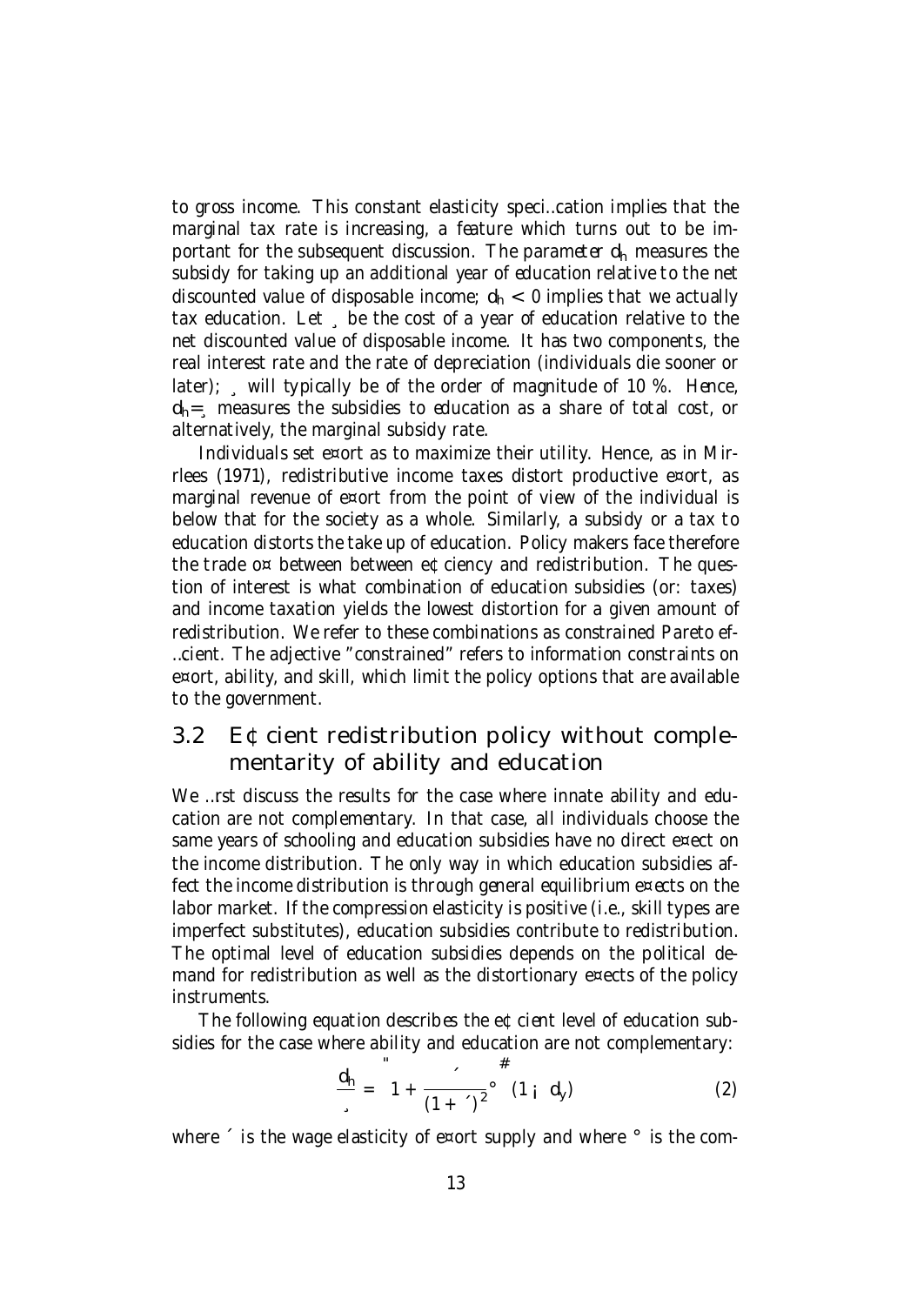pression elasticity. Equation (2) describes for any level of income tax progression the constrained Pareto e¢cient level of education subsidies as a percentage of the cost of education.

In the absence of a strive for redistribution,  $d_v = 1$ , optimal education subsidies are equal to zero. Hence, the redistribution free equilibrium,  $d_v = 1$ ;  $d_h = 0$ , is constrained Pareto e¢cient. This mirrors the ...rst theorem of Welfare economics: investment in human capital in a market economy is Pareto e¢cient. If there is no demand for redistribution, the best a policy maker can do is not to intervene in the market mechanism.

When the government wants to redistribute income from rich to poor, both progressive taxes and education subsidies should be used, since in (2), if  $d_v < 1$  then  $d_h > 0$ . Education subsidies are optimal in our model for two reasons, corresponding to the two terms within square brackets. The …rst term captures the e¤ect that education subsidies o¤set the disincentive e¤ects of increasing marginal tax rates on schooling. Progressive income taxation implies that the bene…ts of education (higher future earnings) are taxed at a higher rate than foregone earnings. Therefore, individuals underinvest in human capital, which should be corrected by providing education subsidies, see Bovenberg and Jacobs (2001). The relevance of this e¤ect depends on the functional form of the tax scheme. Our log linear system does indeed imply increasing marginal rates. However, a linear scheme would not yield this e¤ect, since then marginal rates were constant. Hence, we do not want to stress this e¤ect here. It just shows up due to the convenient log linear speci…cation of income policy.

The second term refers to the general equilibrium e¤ects of education, which are relevant when types of labor are less than perfect substitutes,  $\degree$  > 0. Then, a constrained Pareto e¢cient income policy requires a subsidy to education above the subsidy required to o¤set the distortions of the income tax. By encouraging schooling, wages are compressed, implying smaller pre-tax income inequality. Hence, a given after-tax income distribution can be reached with less progressive income taxes, and hence less distortionary cost of progressive taxation. Just like progressive income taxes, education subsidies entail distortions. The optimal subsidy to education induces individuals to overinvest in education. The distortion in the schooling decision due to the education subsidy is traded o¤ against the distortion in the e¤ort decision due to marginal tax rates. The optimal redistribution policy mixes both distortions, in line with the principles of tax smoothing. The higher the compression elasticity,  $\degree$ , the stronger the compression of relative wages by additional investment in human capital, and hence the higher is the optimal value of education subsidies. For the relevant range of  $\zeta$  < 1, the optimal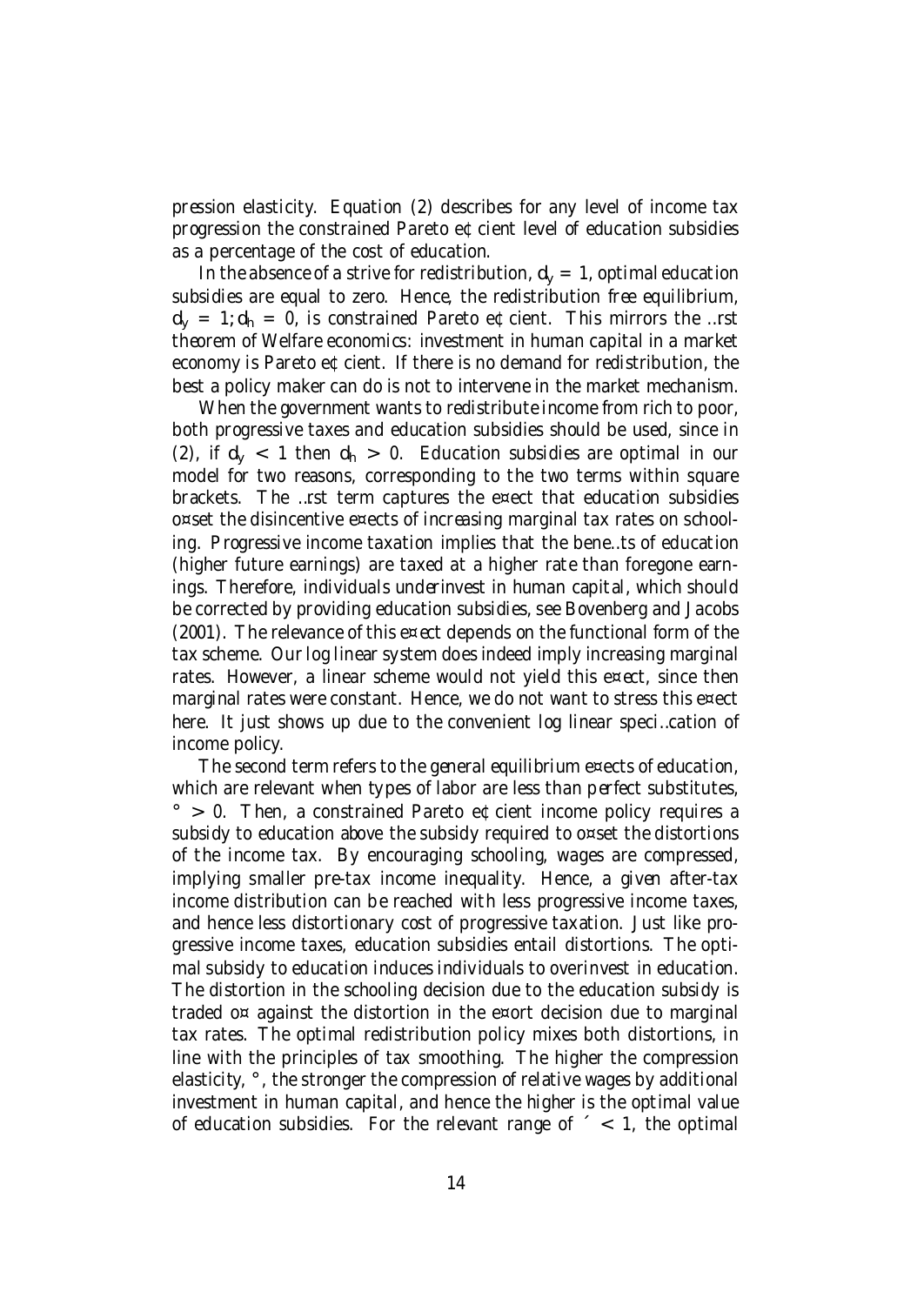subsidy is increasing in  $\tilde{ }$ . The more elastic the supply of e¤ort  $\tilde{ }$ , the higher the distortion caused by marginal tax rates, and hence the higher is the optimal subsidy to education. Note that the price elasticity of the demand for schooling does not show up in this equation. Since the schooling decision is distorted by both progressive taxation and subsidies to education, the elasticity (measuring the size of the welfare loss) does not a¤ect the ratio between income taxes and subsidies to education.

The subsidy to education can be interpreted as a Pigouvian subsidy to o¤set an externality in individual schooling decisions. When deciding to take up an additional year of education, the individual raises the mean level of human capital in the economy and therefore compresses wage di¤erentials. This generates both positive and negative income e¤ects for other workers. The value weighted sum of these e¤ects is exactly zero (as applies always for substitution e¤ects in constant returns to scale economy). However, this compression e¤ect is a positive externality from the point of view of the policy maker, who wants to redistribute income from the rich to the poor and who can do so only at an e¢ciency cost when using other instruments. We refer to this e¤ect as a distributional externality.

# 3.3 Some empirical evidence on e¢cient redistribution

When we follow Becker (1983) and interpret our model as a positive theory of the policy mix used for redistribution, the model predicts that countries with a stronger preference for redistribution and hence, a stronger progressivity of the tax system, have higher public spending on education. Figure 4, taken from Van Ewijk and Tang (2000), provides some evidence. There is a clear negative relation between the progressivity of the income tax and the level of education subsidies.

#### FIGURE 4

Remarkably, the actual level of subsidies to education and its relation to the progressivity of income taxes is close to what our model predicts. Clearly, when taxes are proportional  $(d_v = 1)$ , subsidies to education should be zero. This is consistent with the data in Figure 4. The model allows a crude calculation of the optimal level of subsidies to education as a share of GDP. The e¢cient level of education subsidies for redistributive purposes depends on the values of  $\epsilon$  and  $\epsilon$  (see equation (2)). As discussed in the previous section, an empirically plausible value for  $\degree$ is 2. Similar to Diamond (1998), we assume the supply elasticity of e¤ort ´ to be equal to a half. The coe¢cient or residual income progression  $(d_v)$  is on average 0:85 in OECD countries (see also Figure 4). Hence, for the average OECD country, imperfect substitution justi…es a subsidy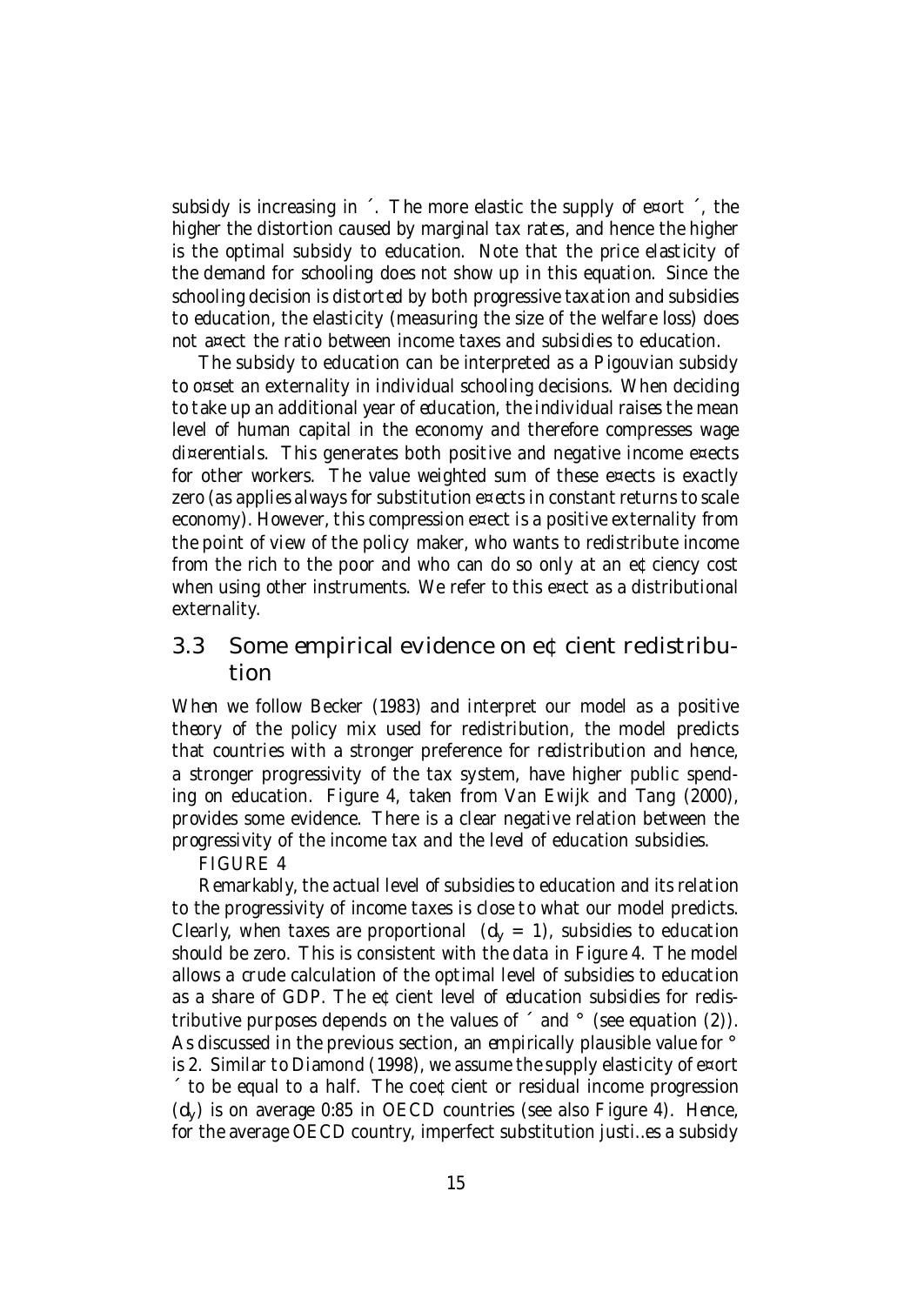to education of approximately 7 % of the cost of foregone labor income:

$$
\frac{d_h}{d_1} \ge 0.44 (1 \, \text{i} \, 0.85) \ge 7\%
$$

Suppose that the average worker takes up 10 years of education, which is a reasonable value for OECD countries, and suppose that labor accounts for  $\frac{2}{3}$  of GDP. Then, subsidies to education as a percentage of GDP should be:  $\frac{2}{3}$  £10£0:44 £0:10 £ (1  $\mu$  0:85) = 4:4 %. For the mean level of progressivity of income taxes in OECD countries, subsidies to education for the purpose of redistribution should account for approximately 4.4 % of GDP. This is close to the actual value of 5.5%. Our argument for education subsidies thus goes a long way towards explaining the actual pattern and level of education subsidies in OECD countries.

# 3.4 Allowing for complementarity of ability and education

When we allow for complementarity between education and innate ability, it is no longer clear whether education subsidies contribute to redistribution of income from rich to poor. On the one hand, by stimulating human capital formation, education subsidies reduce wage dispersion because skill types are imperfect substitutes in production. On the other hand, the complementarity between education and ability implies that individuals with high ability go to school longer. Since the amount of education subsidies is increasing in the years of education an individual takes up, education subsidies disproportionally favor the people with high ability. Hence, the complementarity of education and ability may cause education subsidies to increase income dispersion.

The constraint Pareto e¢cient level of education subsidies allowing for complementarity between ability and education is described by:

$$
\frac{d_h}{dt} = 1 + \frac{(1 + \tilde{\lambda})^{\circ} i \tilde{A}^{*}}{1 + \tilde{\lambda}} (1 + \tilde{\lambda}) \qquad (3)
$$

where Ã is the inverse of the elasticity of educational attainment with respect to the cost of education and where the parameter » measures the degree of complementarity of innate ability and years of schooling in the production of human capital. The higher », the greater the di¤erence in the take up of education between high and low ability types. Hence, the higher this parameter, the greater the direct, regressive e¤ect of subsidies to education. There is an alternative interpretation of »:  $\frac{1}{2}$  is the share of education, measured at its "true" (non ability biased) return, in the total variance of wages. Teulings and Hartog (1998) report values of about 0.30 for the United States. Angrist and Krueger (1991) …nd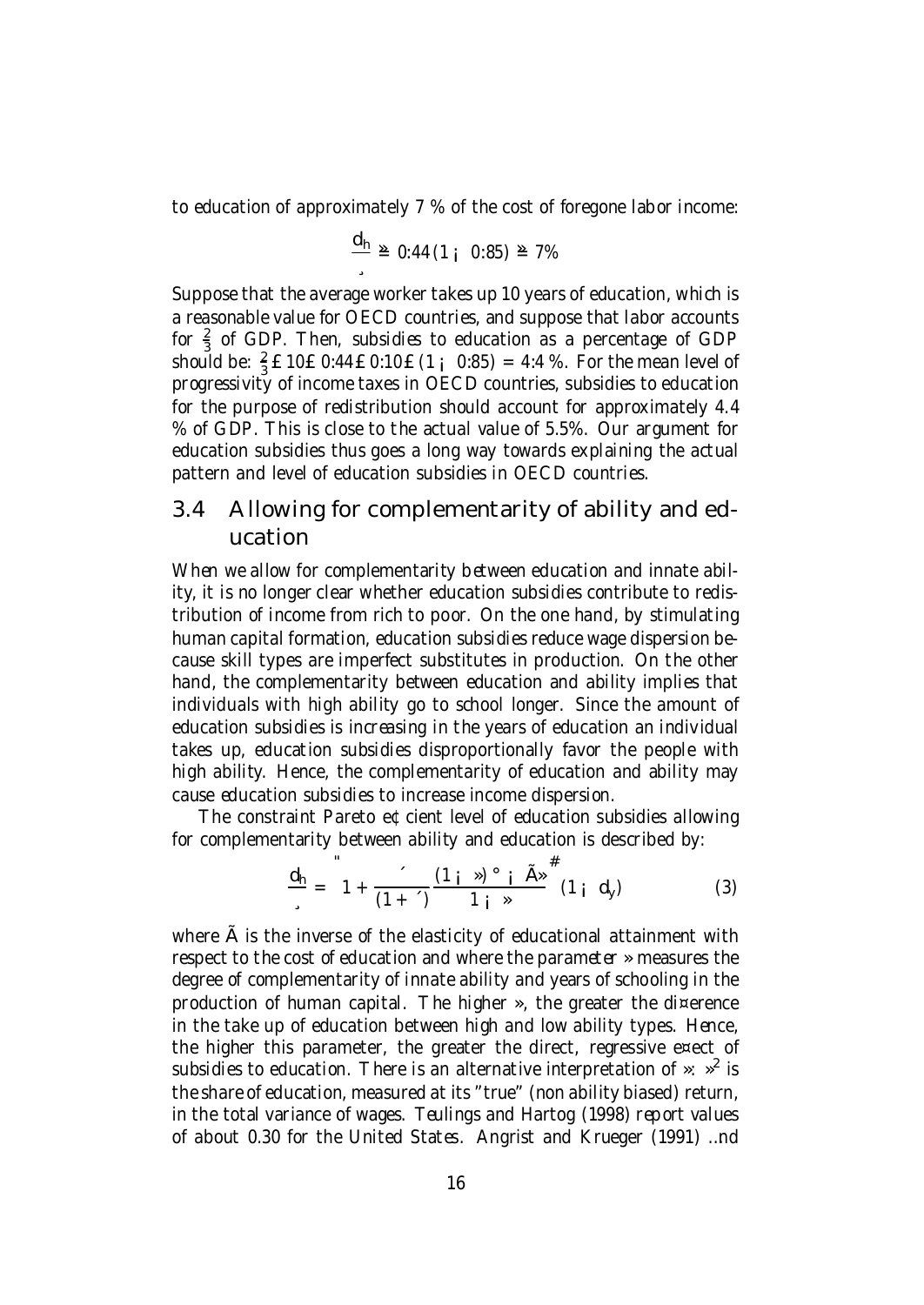both the 'true return', and the ability bias to be 10 %. Our model implies that educational attainment and ability are perfectly correlated for  $\infty$  > 0, and that there are no other sources of variation in wages. Then, Angrist and Krueger's results suggest  $\geq 0.50$ . However, ability is not perfectly correlated with educational attainment. There are other sources of wage variation, apart from the 'true return' and ability bias. Hence, a value of a half is an upper bound for ». We use:  $\ge 0.33$ .

The …rst term between square brackets in equation (3) is again the subsidy to education needed to correct for the distortionary e¤ect of progressive taxation on the schooling decisions. Like in the previous section, we ignore this e¤ect in the subsequent discussion. The second term implies that if  $\tilde{A}$  < (1; )  $^{\circ}$ , then education subsidies are an e¢cient redistributive instrument next to progressive income taxation. The condition has a simple economic interpretation. The parameter » is the share of wage dispersion that is attributable to the cost of human capital acquisition, while Ã is the inverse of the elasticity of educational attainment with respect to the cost of education. Hence, the left hand side is the adverse direct e¤ect of the subsidy: the increase in inequality due to a subsidization of the cost of human capital aquisition per value unit increase in the average human capital. The right hand side measures the reduction in inequality:  $1_i \times$  is the share of wage dispersion that is directly attributable to ability di¤erentials, while ° is the compression elasticity, measuring the relative decrease in the return to these ability di¤erentials per value unit increase in human capital.

Whether the condition  $\tilde{A}$   $\times$  (1;  $\omega$ )  $\circ$  is satis extremely sensitive to the exact empirical values of the relevant parameters. For the values discussed before, both sides of the inequality are just equal, which implies that the direct income e¤ect of education subsidies is as large as the indirect substitution e¤ect. Hence, education subsidies do not contribute to redistribution. Much depends, however, on what one believes about the price elasticity of the demand for education. The higher the elasticity, the more education should be subsidized. The intuition is straightforward: the higher the elasticity, the lower education subsidies need to be for a given compression of wages, the smaller is the direct income e¤ect. Hence, education subsidies make most sense if one can …nd policies that limit the direct income e¤ect while at the same time maximizing the e¤ect on the mean level of human capital. Such more sohpisticated policies are observed in practice. For instance, in the present model, the only cost of education are foregone earnings, keeping the quality of the education system …xed. One could extend the analysis to the trade o¤ between the quality and the direct cost of the education system. Then, a typical policy parameter might be the quality of pri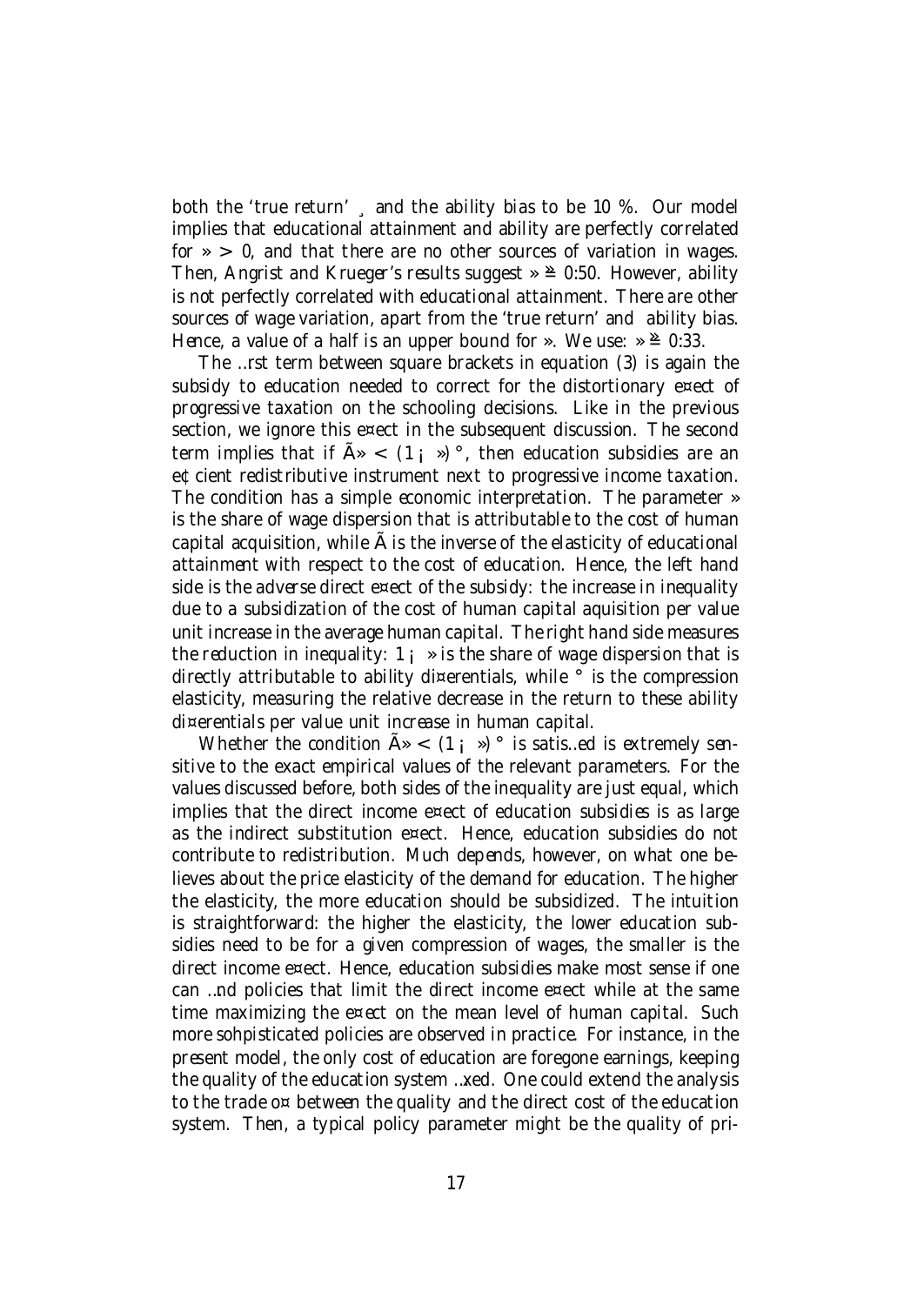mary education. Raising the quality has no adverse income e¤ects and is likely to raise the average skill level in the economy. A further option is to include intergenerational information in the subsidization scheme. The social economic status of the previous generation can be used as an indicator for the expected educational attainment of the next generation. These policies shift the balance between adverse income e¤ects and the intended substitution e¤ects in favor of the latter. This boils down to subsidies that are conditional on parental income, an institution that is widely applied in practice. Before discussing these issues in greater detail, see section 4.3, we shall consider what aggregation level is appropriate for the internalization of the distributional externalities of schooling decisions.

## 4 Further implications

#### 4.1 The adequate level of centralization

Our argument for subsidizing education rests on an externality in individual schooling decisions. Individuals do not take into account the e¤ect of their schooling on pre-tax wage inequality and, thus, on the distortions arising from progressive income taxation. Decision making must be su¢ciently centralized to internalize externalities.

Consider the case of a small district in a large country. Either labor is mobile, or there is free trade of products between districts (or both). Hence, by the Heckscher-Ohlin factor price equalization theorem, relative wages are then determined by the nation wide skill distribution, not that in the own district. Evaluated at the decentralized level, education subsidies increase the dispersion of utility when ability and education are complementary. Since the district is too small to have an e¤ect on relative wages in the economy, the only distributive e¤ect stems from the complementarity between ability and education in skill formation. Without complementarity, education subsidies are only used to o¤set the distortionary e¤ect of increasing marginal tax rates on schooling decisions. With complementarity, progressive taxation is combined with a subsidy to education which is lower than the subsidy needed to o¤set tax distortions. When there is strong complementarity, even a tax on education may become constrained Pareto e¢cient at the decentral level. Clearly, taxing education contributes to redistribution as high-ability types take up more education than low-ability types. The (local) distortionary e¤ect on schooling decisions is traded  $o<sup>π</sup>$  against the disincentive e¤ect of the other redistributive instrument, progressive taxation. Since the general equilibrium e¤ect of education subsidies on relative wages is not taken into account at the decentralized level, subsidies are inef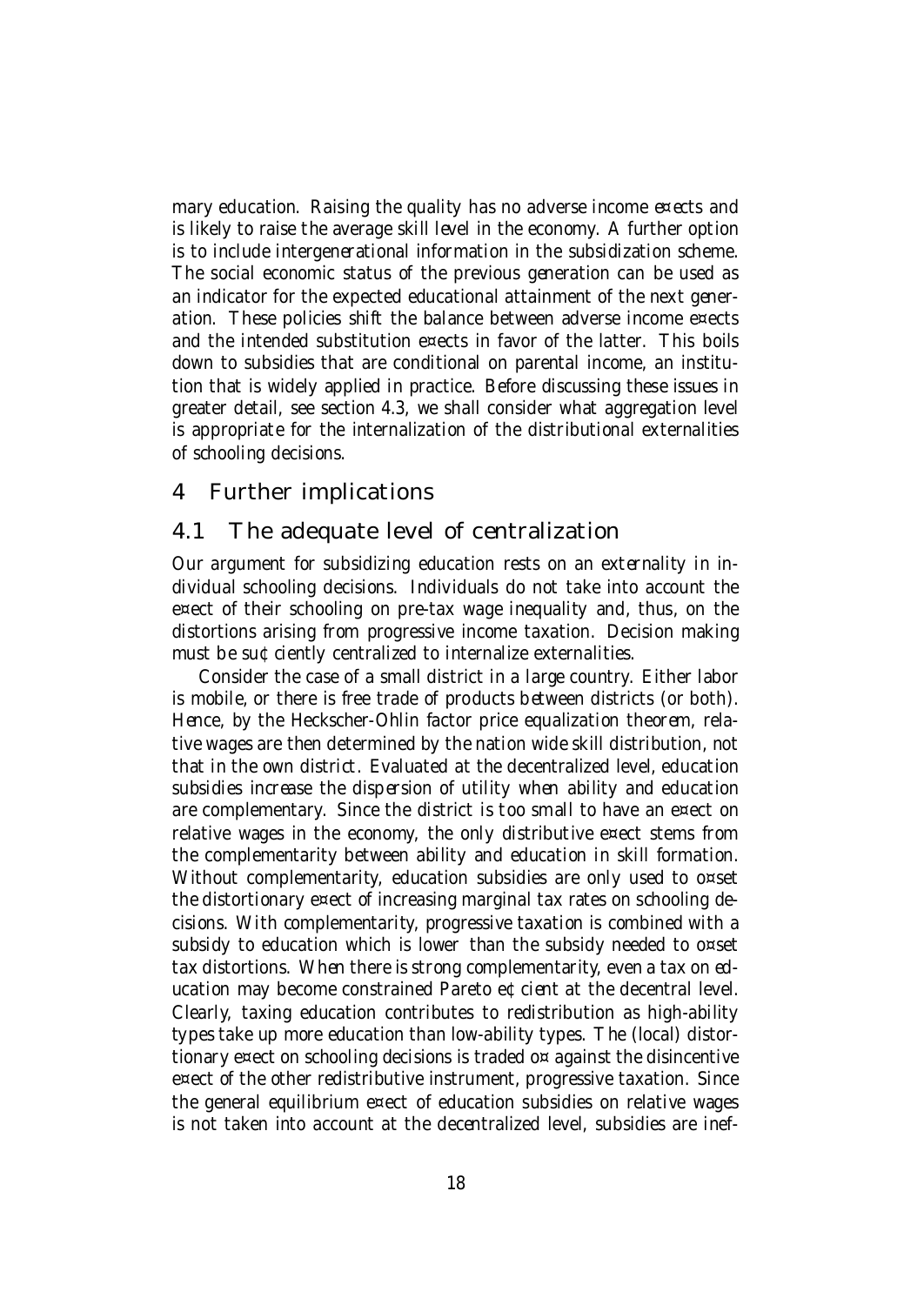…ciently low. Hence, decentralization yields underinvestment in human capital.

The case discussed above matches closely the US institutional structure, where decisions on education are made at the level of school districts. (Coen: desalniettemin, education subsidies in de VS zijn hoog. Hoe gaan we hiermee om?) The main di¤erence is that the tax policy is decided predominantly at a federal level. This feature of the US system may strengthen our result that decentralized bodies provide too low subsidies to education. The reason is that central decision making on taxes introduces an additional externality in decentral decision making, discouraging investment in human capital. While in the analysis above the direct consequences of underinvestment in human capital for the government budget are fully taken into account, this is no longer the case if local income is subject to federal taxes. Studying these issue more fully would require the introduction of separate budget constraints for the school district and the federal government.

## 4.2 Time consistency of the policy

So far, we have studied optimal income policy from the perspective of an individual at the beginning of his life. Moreover, we have assumed that the optimal income policy is set once and for all. In this section, we relax both assumptions to gain insight into the political viability of education subsidies in a world where the decisive voter has already started his working career and cannot commit to future policies.

Consider a dynamic economy where old generations die and new generations enter the labor force. Inhabitants di¤er along two dimensions. First, they are either at school or working. Second, they di¤er according to their ability level. For simplicity, we assume that while at school, inhabitants vote as if they are working. In this way we ignore slight di¤erences between the interest of those at school and those working. The main interest is within generations: the low income people have an interest in past accumulation of human capital (because of general equilibrium e¤ects on relative wages) and today expropriation of the fruits of human capital (for redistribution).

Suppose that an income policy at a particular point in time is bound to be uniform across generations. Then, the temptation to expropriate the fruits of past human capital formation con‡icts with the desire to stimulate current human capital formation by young generations. In particular, consider the median voter at a particular point in time. He is tempted to ignore the e¤ect of income policy on schooling decisions. Since years of schooling are assumed to be observable, this implies that he can fully expropriate the high ability types who have taken up more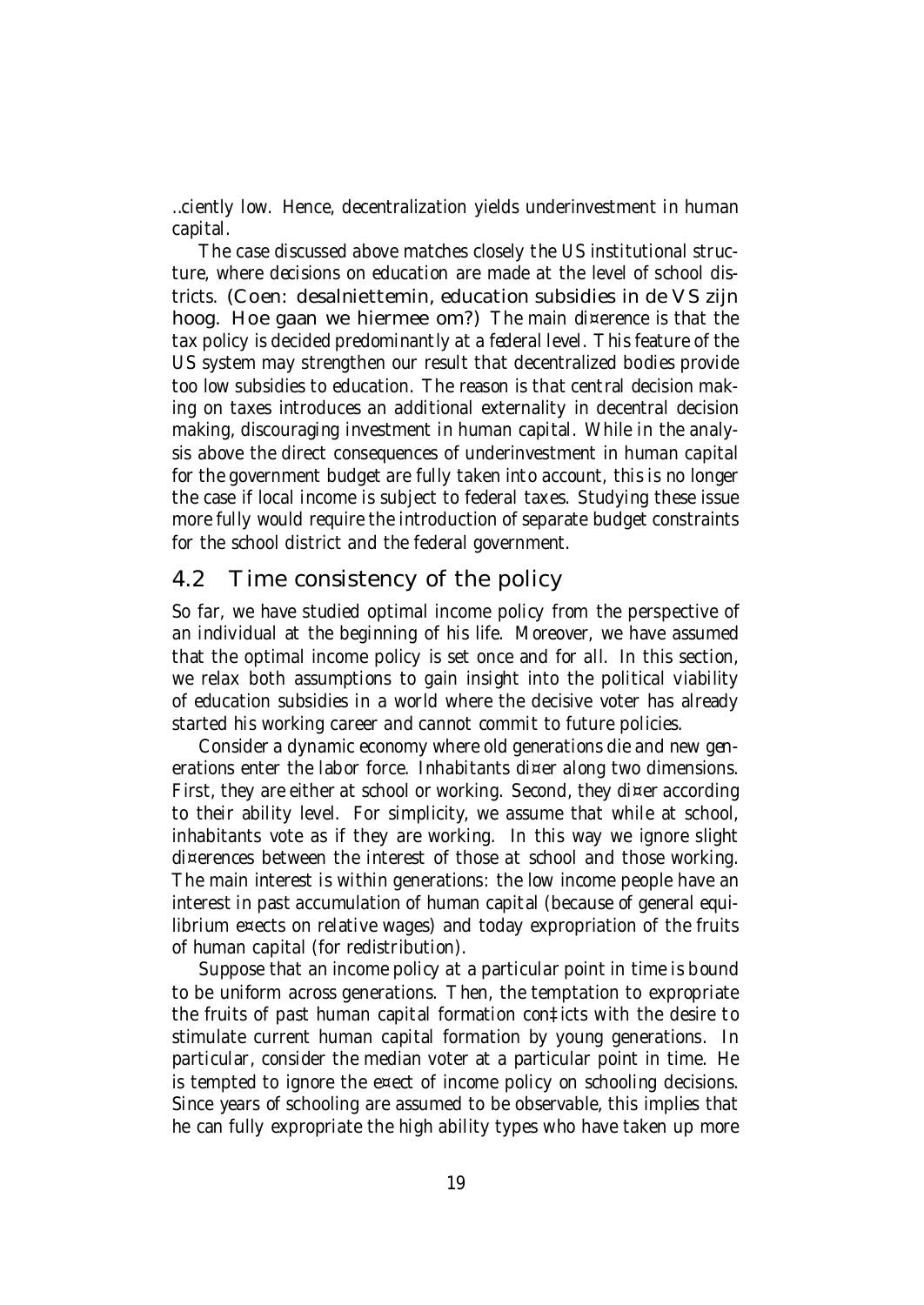education (since innate ability and education are complements). However, in that case, future generations of new entrants will no longer invest in education. This will gradually depress the mean education level among the workforce, thereby raising gross wage di¤erentials, at the expense of the median voter. Since the median voter expects to live beyond today, he is also negatively a¤ected by this long run negative e¤ect on his gross wage rate.

Interestingly, one can prove that policy making without commitment brings an economy exactly half way between complete internalization of redistributional externalities of schooling decisions and complete decentralization, where externalities are fully ignored. See Dur and Teulings (2001).

Policies to counteract: do not allow years of education to be a variable in the tax system, and frame subsidies to the education system of the form irreversible grants during the years at school.

## 4.3 Policies to reduce adverse income e¤ects

Coen zie ook einde Section 3.3

Even more important, the result that the direct and the indirect e¤ect more or less cancel does not imply that we should forget about the argument. For reasons of tractability of the model, we have restricted income policy to be a simple log-linear function. In practice, we observe much more sophisticated schemes that increase the substitution e¤ects of education subsidies, while at the same time reduce the adverse income e¤ects. For instance, in the present model, the only cost of education are foregone earnings, keeping the quality of the education system …xed. One could extend the analysis to the trade  $o<sup>\alpha</sup>$  between the quality and the direct cost of the education system. Then, a typical policy parameter might be the quality of primary education. Raising the quality has no adverse income e¤ects and is likely to raise the average skill level in the economy. A further option is to include intergenerational information in the subsidization scheme. The social economic status of the previous generation can be used as an indicator for the expected educational attainment of the next generation. This might shift the balance between adverse income e¤ects of education subsidies and the desired substitution e¤ects in favor of the latter. In the practice of income policy, this boils down to subsidies that are conditional on parental income, an institution that is widely applied in practice. These issues are further discussed in section 4.3.

Investment in quality of education (for everybody, less sensitive to shirking at the university, presenting evidence by Leuven Oosterbeek en Ophem)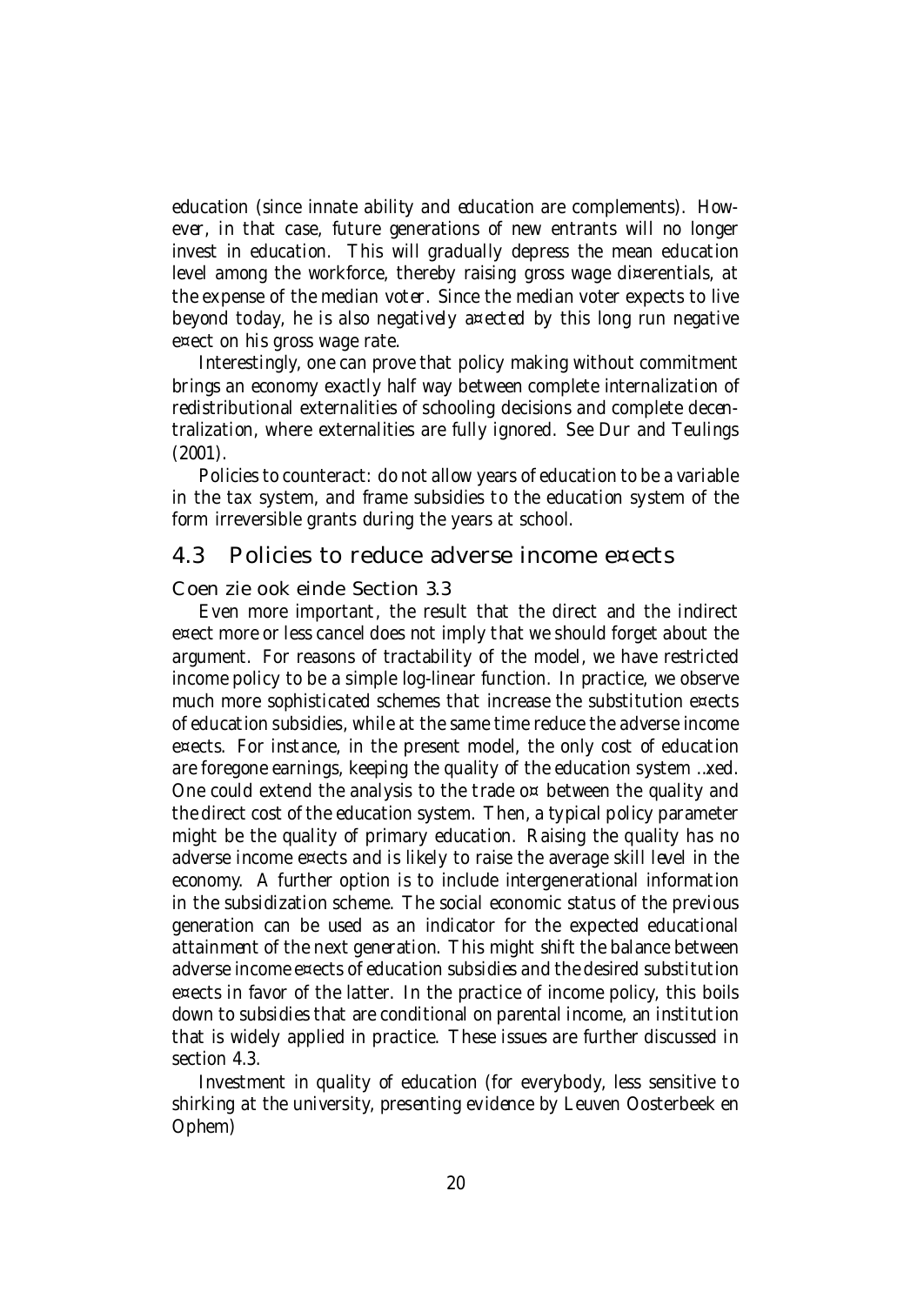Grantsrelated to parental income distribution (maxizing the marginal e¤ect at the lowest incentive e¤ect, the reverse of the standard optimal taxation problem)

# 4.4 Direct compression of the human capital distribution?

Many policies geared towards direct compression of the human capital distribution.

Luxembourg and Lisbon summit: strong focus on raising the level of education of least skilled

Direct evidence: variance of education does not a¤ect dispersion (Teulings and Van Rens)

Theoretical analysis, related to minimum wage argument ( Teulings 2001)

Counterproductive EITC and New Deal Heckman Lochner and Taber

# 5 Conclusion

The general equilibrium e¤ect of investment in human capital provide a forceful argument for the subsidization of education for a government that wants to redistribute income. Previous studies on optimal taxation have always downplayed the importance of general equilibrium e¤ects. The reason that these e¤ects show up much more prominently in this study is that we use a more realistic production technology, based on comparative advantage of high skilled workers in complex job types. Contrary to for example a two type CES technology, this production technology implies that the whole wage schedule becomes ‡atter as a result of an increase in the average stock of human capital. An e¢cient redistribution policy should therefore combine progressive income taxation and subsidies to the formation of human capital. Crude calculations suggest that this model provides a rationale for subsidies to the education system of about the level that we observe empirically. Moreover, the model suggests positive cross country relation between the progressivity of income taxes and the rate of subsidization of the education system: the more redistributive a country's income policy, the higher will be both the progressivity of the tax system and the subsidy to education system. This relation is also born out by the data, with a slope that …ts the theoretical predictions closely.

However, there is an e¤ect working in the opposite direction. Since the take up of schooling is complementary to innate ability, the di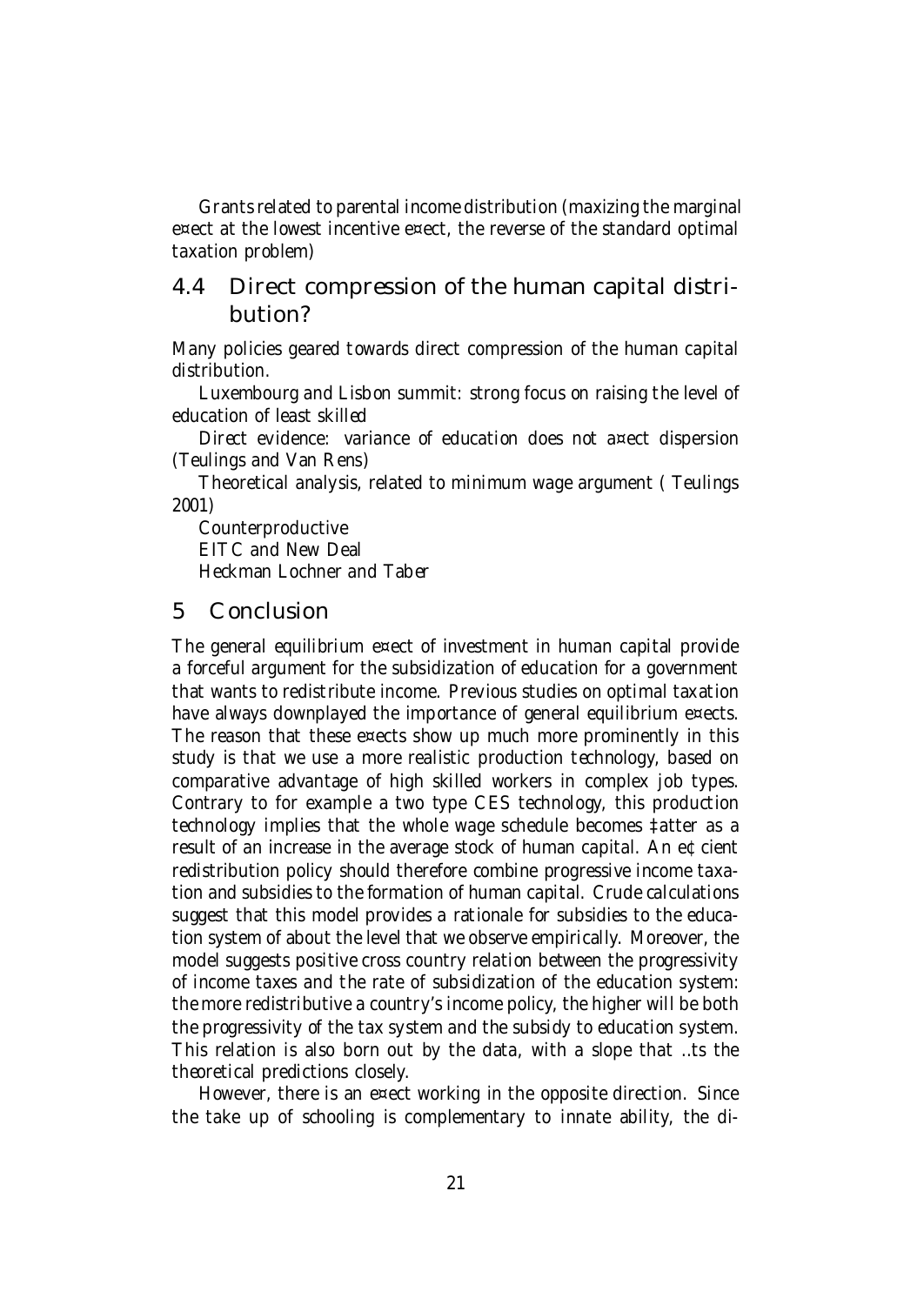rect e¤ect of a subsidy to education tends to favour high ability types. Our overview of some empirical studies suggest that both e¤ects cancel. Much depends on what one believes about the price elasticity of the demand for education. The higher the elasticity, the more education should be subsidized. However, the result that the direct and the indirect more or less cancel does not imply that we should forget about the argument. The simple log-linear income policy analyzed in this paper is applied merely for reasons of tractability. One can think of more elaborate schemes that increase the substitution e¤ects of education subsidies, while at the same time reducing the adverse income e¤ects. We o¤er a number of suggestions.

First, only foregone earnings are analyzed in this paper, keeping the quality of the education system …xed. One could extend the analysis to the trade o¤ between the quality and the direct cost of the education system. Then, a typical policy parameter might be the quality of primary education: raising the quality a¤ects everybody, but does not have the adverse income e¤ects. This policy has no adverse income e¤ects, but is likely to raises the average skill level in the economy.

A further option is to include intergenerational information in the subsidization scheme. The social economic status of the previous generation can be used as an indicator for the expected educational attainment of the next generation. This might shift the balance between adverse income e¤ects of education subsidies and the desired substitution e¤ects in favor of the latter. In the practice of income policy, this boils down to subsidies that are conditional on parental income, an institution that is widely applied in practice.

The log linearity of the income policy imposes another strong restriction. It implies increasing marginal tax rates (for  $d_v < 1$ ), o¤ending the logic of the Sadka (1976) argument for low marginal rate at both ends of the income distribution. Interestingly, this argument can be extended towards education subsidies, but then reversed. Where in the case of income taxation, the income e¤ects are desired for the purpose of redistribution while the substitution e¤ects only cause e¢ciency losses, here the substitution e¤ects contribute to the redistribution while the income e¤ects work in the opposite direction. Hence, the marginal rate of education subsidies should be high at the bottom and at the top, where they do not cause substantial income e¤ects since there are no people earning less than the lowest or more than the highest income. The previous argument regarding the quality of primary education exploits this idea at the lower end of the distribution. Where this idea …ts the layman's intuition, its counterpart is more surprising. A subsidy for top education programs has little adverse income e¤ects (since there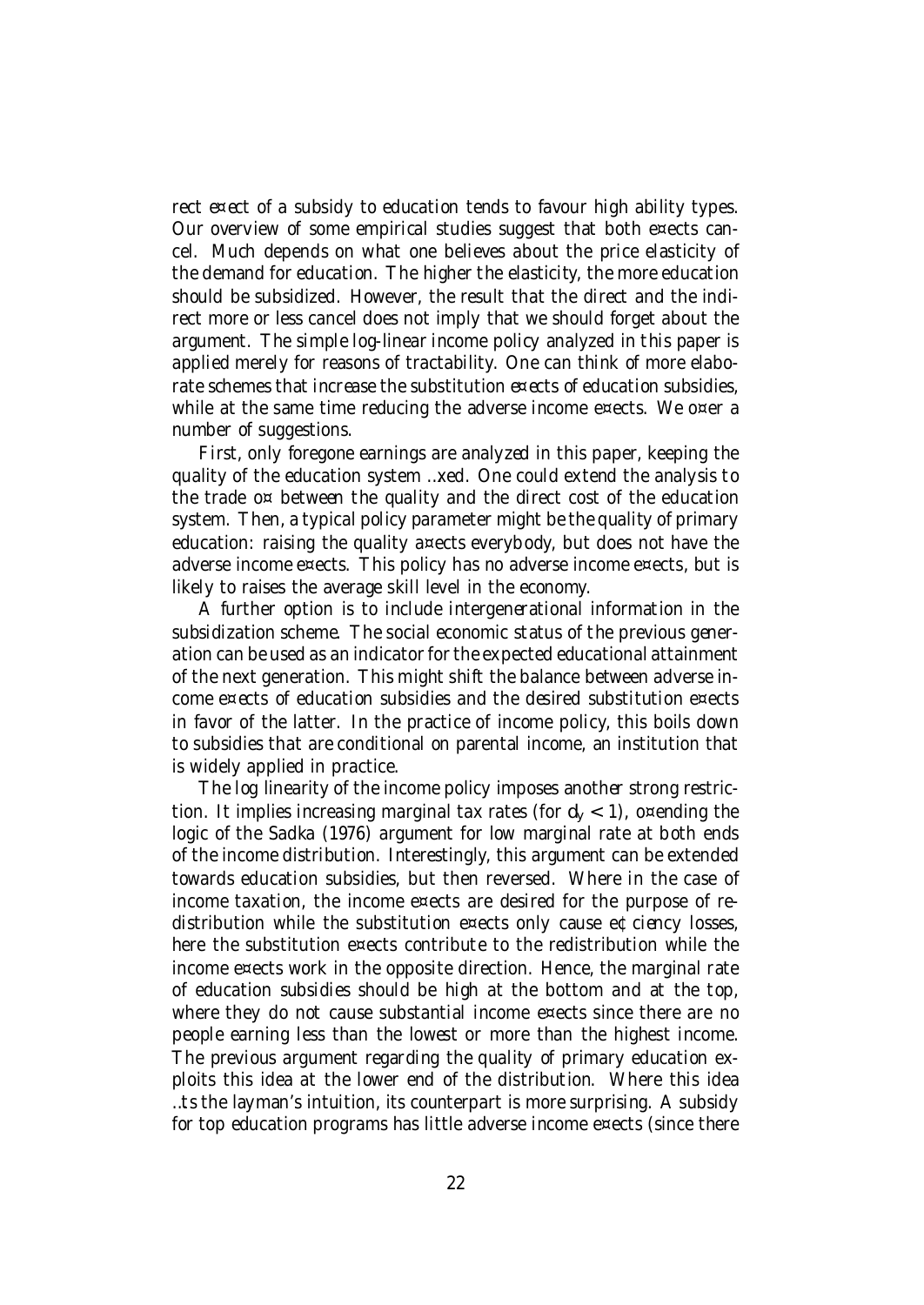are not many people taking up more years of education), while it raises the average level of education. The production function applied in this paper implies that all lower ability types will bene…t from the general equilibrium e¤ects of this policy, see Teulings (2001).

The analysis of the optimal functional form of taxes and education subsidies has strong policy implication for programs like the EITC and the New Deal, along the lines suggested by Heckman, Lochner, and Taber (1999). These programs aim at a reduction of marginal tax rates for the lowest ability types in order to combat low-skilled unemployment. The government budget constraint then dictates that marginal rates should be increased for higher ability types. The logic of the argument in this paper suggests that this policy will be victim of its own success. To the extent that the subsidies induce low ability types to go to work, the relative increase in low skilled labor supply will reduce their wages, thereby partially undoing the initial e¤ect of the subsidy. Stated more crudely: there is limit to the demand for hamburger ‡ippers. If we use tax policy to increase their supply, sooner or later their gross wages will fall. At the same time, the increase in marginal rates for somewhat higher skill types, which is necessary to satisfy the government budget constraint, reduces the incentive for investment in human capital, which further aggrevates the problem. This points to the need of a more formal analysis of the functional form of the optimal policy.

#### 6 Literature

Acemoglu, Daron, and Joshua Angrist (1999), How large are Social Returns to Education? Evidence from Compulsory Schooling Laws, NBER Working Paper MP/ W7444.

Aghion, Philippe, and Peter Howitt (1998), Endogenous Growth Theory, Cambridge, MA: MIT Press.

Alesina, Alberto, and Dani Rodrik (1994), Distributive Politics and Economic Growth, Quarterly Journal of Economics, 109(2), pp. 465- 490.

Allen, Franklin (1982), Optimal Linear Income Taxation with General Equilibrium E¤ects on Wages, Journal of Public Economics, 17(2), pp. 135-143.

Angrist, Joshua D., and Alan B. Krueger (1991), Does Compulsory School Attendance A¤ect Schooling and Earnings?, Quarterly Journal of Economics, 106(4), pp. 979-1014.

Atkinson A.B. and A. Brandolini (1999) Promise and Pitfalls in the Use of "Secondary" Data-Sets: Income Inequality in OECD Countries. mimeo, available at: http://www.nu¤.ox.ac.uk/economics/people/atkinson.htm

Autor, D.H., L.F. Katz, and A.B. Krueger (1998), "Computing in-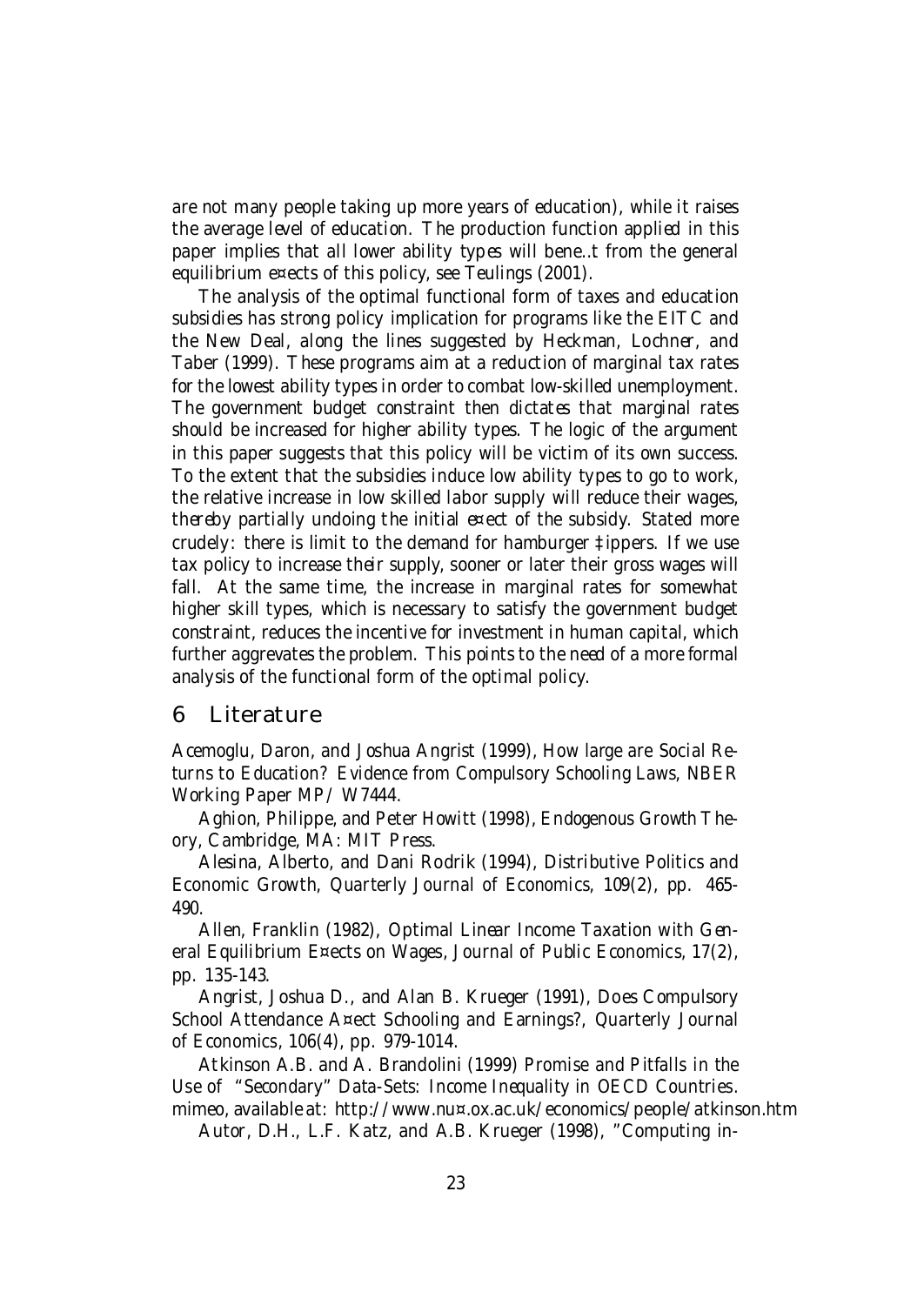equality: have computers changed the labor market?", Quarterly Journal of Economics, p. 1169-1213.

Barro, Robert J. and Xavier Sala-i-Martin (1999). Economic Growth. Cambridge, MA: The MIT Press.

Barro, Robert J. and Jong Wha Lee (1996). International Measures of Schooling Years and Schooling Quality. American Economic Review, vol.86 issue 2 Papers and Proceedings May 1996, pp.218-223.

Bénabou, Roland (1996). Inequality and Growth. In: NBER Macroeconomics Annual 1996, Ben S. Bernanke and Julio Rotemberg (eds.). Cambridge: MIT Press. Also available as NBER Working Paper No.5658 July 1996.

Benabou, Roland (1999), Tax and Education Policy in a Heterogeneous Agent Economy: What Levels of Redistribution Maximize Growth and E¢ciency?, Econometrica, forthcoming.

MOETEN WE NIET NAAR ZIJN AER PAPER VERWI-JZEN?

Benhabib, Jess and M. Spiegel (1994). The Role of Human Capital in Economic Development: Evidence from Aggregate Cross-Country Data. Journal of Monetary Economics, vol.34 no.2, pp.143-174.

Bils, Mark, and Peter J. Klenow (2000), Does Schooling Cause Growth?, American Economic Review, 90(5), pp. 1160-1183.

Blundell, Richard and Stephen Bond (1998). Initial Conditions and Moment Restrictions in Dynamic Panel Data Models. Journal of Econometrics, vol. 87, pp.115-143.

Boadway, Robin, Nicolas Marceau, and Maurice Marchand (1996), Investment in Education and the Time Inconsistency of Redistributive Tax Policy, Economica, 63, pp. 171-189.

Bovenberg, A. Lans, and Bas Jacobs (2001), Redistribution and Education Subsidies, Mimeo, University of Amsterdam.

Cameron, Stephen V., and James J. Heckman (1998), Life Cycle Schooling and Dynamic Selection Bias: Models and Evidence for Five Cohorts of American Males, Journal of Political Economy, 106(2), pp. 262-333.

Cameron, Stephen V., and James J. Heckman (1999), The Dynamics of Educational Attainment for Blacks, Hispanics, and Whites, NBER Working Paper No. W7249.

Cameron, Stephen V., and Christopher Taber (2000), Borrowing Constraints and the Returns to Schooling, NBER Working Paper No. W7761.

Card, David (1999). The Causal E¤ect of Education on Earnings. Chapter 30 in the Handbook of Labor Economics, Volume 3, O. Ashenfelter and D. Card (eds.). Amsterdam: Elsevier.Becker, Gary S. (1983),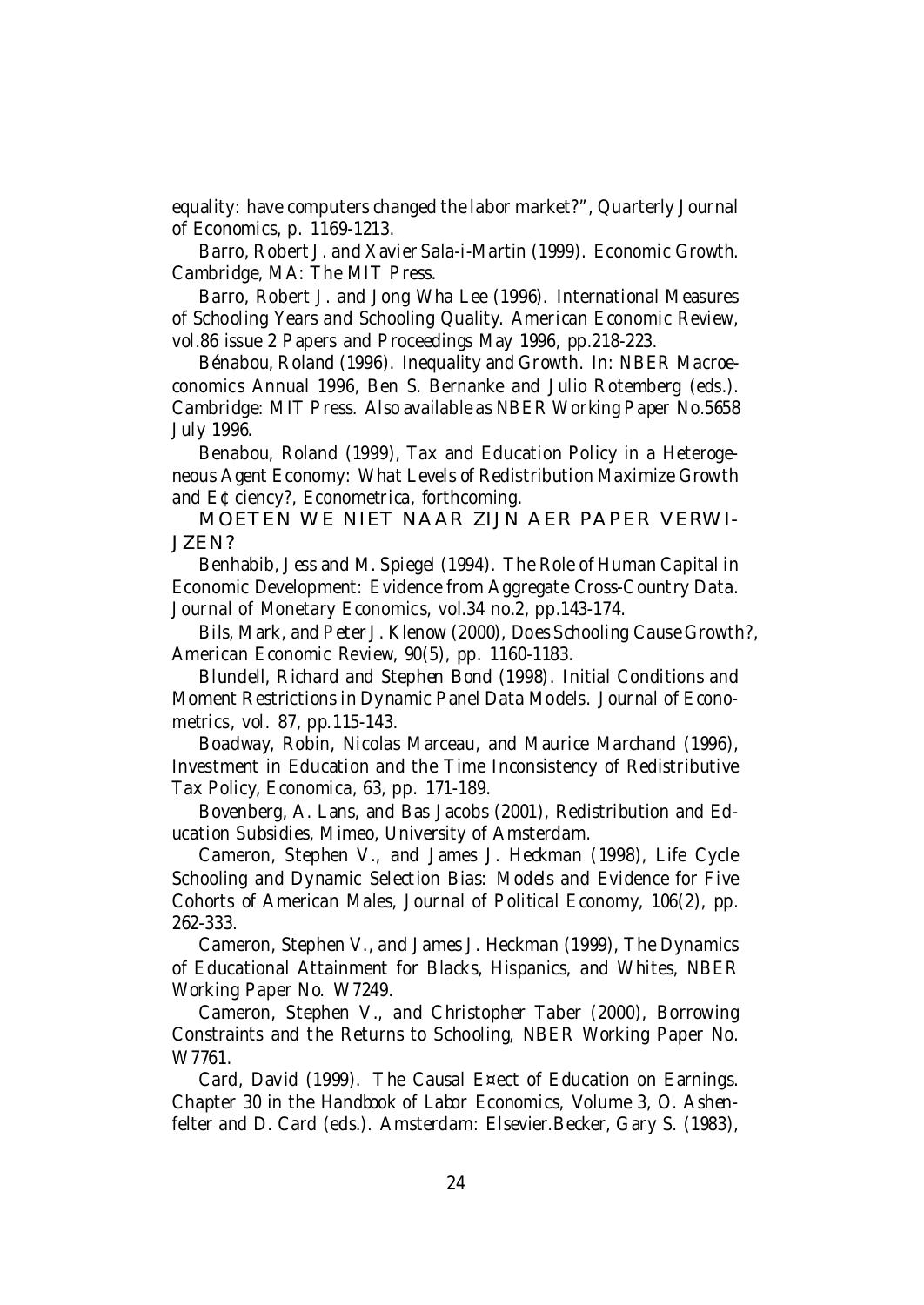A Theory of Competition among Pressure Groups for Political In‡uence, Quarterly Journal of Economics, 98(3), pp. 371-400.

Deininger, Klaus and Lyn Squire (1996). A New Data Set Measuring Income Inequality. World Bank Economic Review, vol.10 no.3, pp.565- 591.

Diamond, Peter A. (1998), Optimal Income Taxation: An Example with a U-Shaped Pattern of Optimal Marginal Tax Rates, American Economic Review, 88(1), pp. 83-95.

Edin, Per-Anders, and Bertil Holmlund (1995), The Swedish Wage Structure: The Rise and Fall of Solidarity Wage Policy?, In: Freeman, Richard B., and Lawrence F. Katz (Eds.), Di¤erences and Changes in Wage Structures, pp. 307-343, Chicago: University of Chicago Press.

Feldstein, Martin S. (1973), On the Optimal Progressivity of the Income Tax, Journal of Public Economics, 2(4), pp. 357-376.

Fernandez, Raquel, and Richard Rogerson (1996), Income Distribution, Communities, and the Quality of Public Education, Quarterly Journal of Economics, 111(1), pp. 135-164.

Hartog, Joop, Hessel Oosterbeek, and Coen Teulings (1993), Age, Wages and Education in the Netherlands, In: Johnson, Paul, Klaus F. Zimmermann (Eds.), Labour Markets in an Ageing Europe, pp.182-211, Cambridge: Cambridge University Press.

Goldin, Claudia (1999), Egalitarianism and the Returns to Education during the Great Transformation of American Education, Journal of Political Economy, 107(6), pp. S65-94.

Goldin, Claudia, and Lawrence F. Katz (1999), The Returns to Skill in the United States across the Twentieth Century, NBER Working Paper No. 7126.

Goldin, Claudia, and Robert A. Margo (1992), The Great Compression: The Wage Structure in the United States at Mid-century, Quarterly Journal of Economics, 107(1), pp. 1-34.

Heckman, James J. and Peter J. Klenow (1997) Human Capital Policy. mimeo, University of Chicago. Available at: http://www.klenow.com/.

Heckman, J.J., L. Lochner, en C. Taber (1999), Explaining rising wage inequality: explorations with a dynamic general equilibrium model of labor earnings with heterogeneous agents, NBER working paper 6384.

Johnson, George E. (1984), Subsidies for Higher Education, Journal of Labor Economics, 2(3), pp. 303-318.

Katz, Lawrence F., and Kevin M. Murphy (1992), Changes in Relative Wages, 1963-1987: Supply and Demand Factors, Quarterly Journal of Economics, 107(1), pp. 35-78.

Keane, Michael P., and Kenneth I. Wolpin (2001), The E¤ect of Parental Transfers and Borrowing Constraints on Educational Attain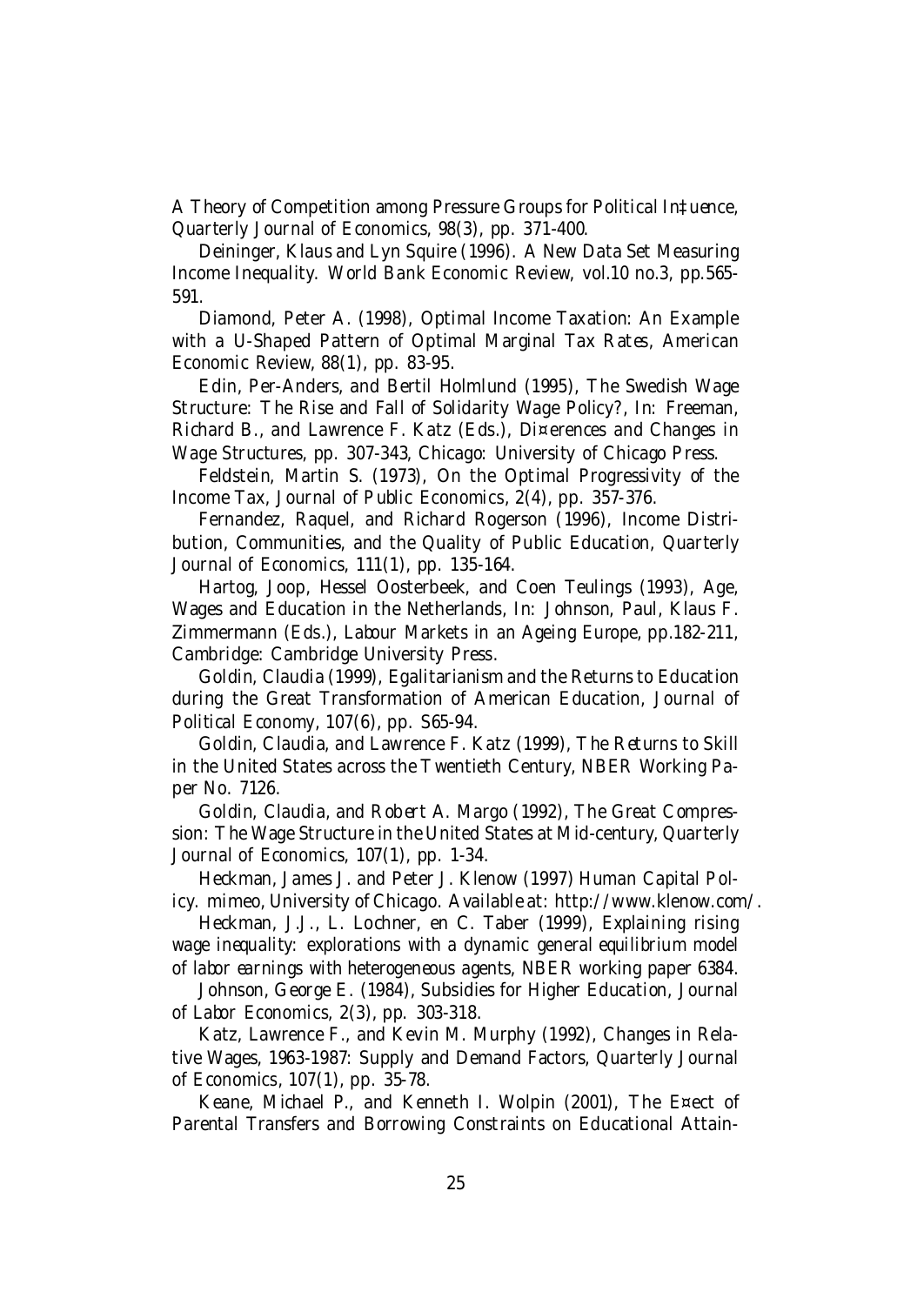ment, Penn Institute for Economic Research Working Paper 01-018.

Kim, Dae-Il, and Robert H. Topel (1995), Labor Markets and Economic Growth: Lessons from Korea's Industrialization, 1970-1990, In: Freeman, Richard B., and Lawrence F. Katz (Eds.), Di¤erences and Changes in Wage Structures, pp. 227-264, Chicago: University of Chicago Press.

Konrad, Kai A. (2001), Privacy and Time-Consistent Optimal Labor Income Taxation, Journal of Public Economics, 79(3), pp. 503-519.

Krueger, Alan B., and Mikael Lindahl (2000), Education for Growth: Why and For Whom?, NBER Working Paper No. W7591.

Lee, D.S. (1999), "Wage Inequality in the U.S. during the 1980s: Rising Dispersion or Falling Minimum Wage?", Quarterly Journal of Economics, No. 3, Vol. 114: 941-1023).

leuven oosterbeek ophem

Lucas, Robert E., Jr. (1988), On the Mechanics of Economic Development, Journal of Monetary Economics, 22(1), pp. 3-42.

Meltzer, Allan H., and Scott F. Richard (1981), A Rational Theory of the Size of Government, Journal of Political Economy, 89(5), pp. 914-927.

Milanovic, Branko (2000), The Median-Voter Hypothesis, Income Inequality, and Income Redistribution: An Empirical Test with the Required Data, European Journal of Political Economy, 16(3), pp. 367-410.

Mirrlees, James A. (1971), An Exploration in the Theory of Optimum Income Taxation, Review of Economic Studies, 38(114), pp. 175-208.

O'Neill, Donal (1995), Education and Income Growth: Implications for Cross-country Inequality, 103(6), pp. 1289-1301.

OECD (1987), Employment Outlook, Paris.

Pencavel, John (1986), Labor Supply of Men: a Survey, in: O. Ashenfelter and R. Layard, Handbook of Labor Economics, Amsterdam, North Holland, 1986, pp. 3-102.

Perotti, Roberto (1993), Political Equilibrium, Income Distribution, and Growth, Review of Economic Studies, 60(4), pp. 755-776.

Persson, Torsten, and Guido Tabellini (1994), Is Inequality Harmful for Growth?, American Economic Review, 84(3), pp. 600-621.

Psacharopoulos, G. (1994). Returns to Investment in Education: A Global Update. World Development, vol.22 no.9, pp.1325-1343.

Romer, Thomas (1975), Individual Welfare, Majority Voting, and the Properties of a Linear Income Tax, Journal of Public Economics, 4(2), pp. 163-185.

Roberts, Kevin W.S. (1977), Voting over Income Tax Schedules, Journal of Public Economics, 8(3), pp. 329-340.

Sadka, Efraim (1976), On Income Distribution, Incentive E¤ects and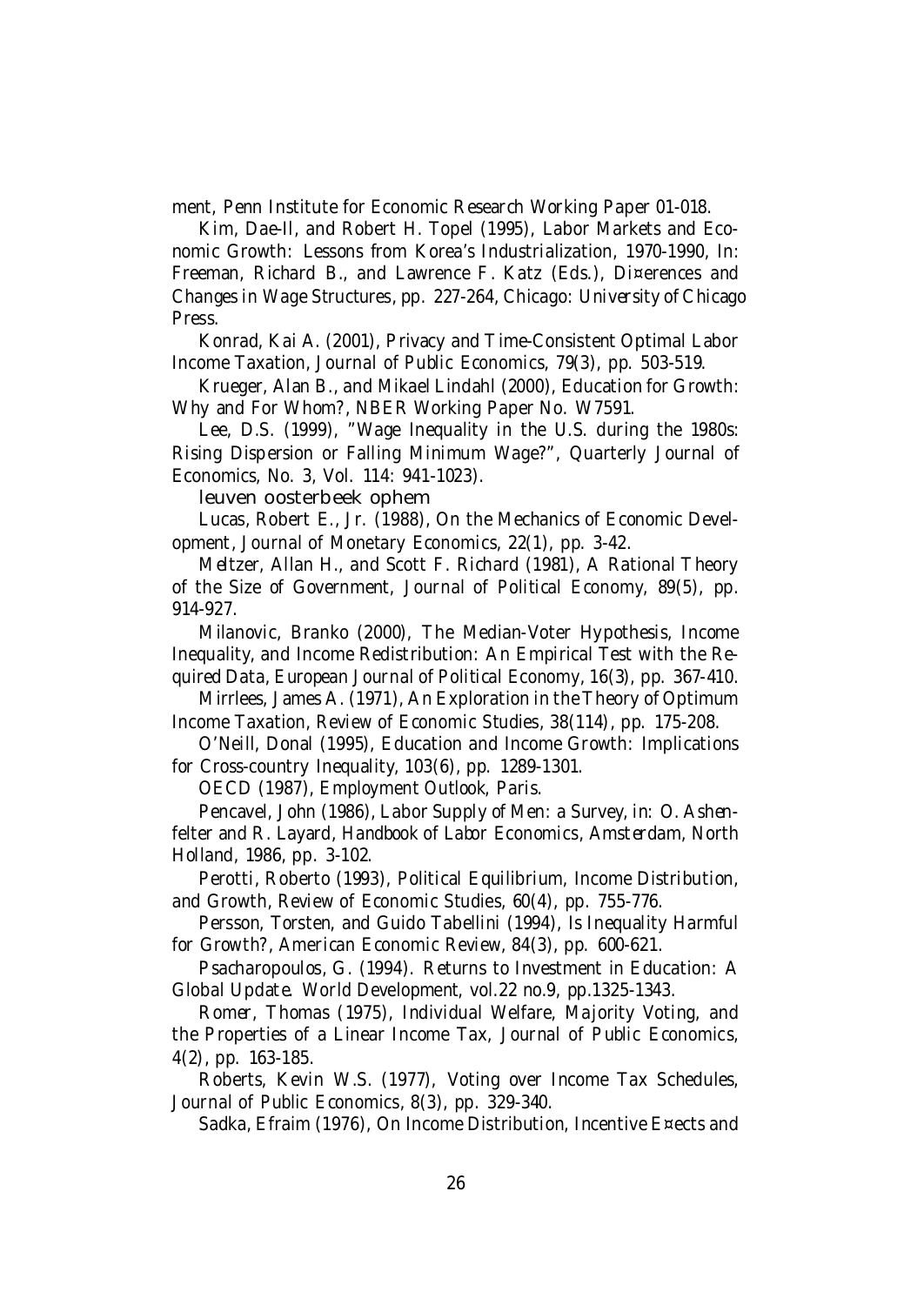Optimal Income Taxation, Review of Economic Studies, 43(2), pp. 261- 267.

Saint-Paul, Gilles, and Thierry Verdier (1993), Education, Democracy and Growth, Journal of Development Economics, 42(2), pp. 399- 407.

Shea, John (2000), Does Parents' Money Matter? Journal of Public Economics, 77(2), pp. 155-184.

Stanley, Marcus (1999), College Education and the Mid-century GI Bills, Mimeo, Harvard University.

Stern, Nicolas (1982), Optimum Income Taxation with Errors in Administration, Journal of Public Economics, 17(2), pp. 181-211.

Stiglitz, Joseph E. (1982), Self-Selection and Pareto E¢cient Taxation, Journal of Public Economics, 17(2), pp. 213-240.

Tamura, Robert(1991), Income Convergence in an Endogenous Growth Model, Journal of Political Economy, 99(3), pp. 522-540.

Teulings, Coen N. (1995), The Wage Distribution in a Model of the Assignment of Skills to Jobs, Journal of Political Economy, 103(2), pp. 280-315.

Teulings, Coen N. (2000), Aggregation Bias in Elasticities of Substitution and the Minimum Wage Paradox, International Economic Review, 41(2), pp. 359-398.

Teulings, C.N. (2001), Comparative Advantage, Relative Wages, and the Accumulation of Human Capital, discussion paper TI 99-049/3, Tinbergen Institute.

Teulings, Coen N., and Joop Hartog (1998), Corporatism or Competition? Labour Contracts, Institutions and Wage Structures in International Comparison, Cambridge: Cambridge University Press.

Teulings, C.N. and T. van Rens (2001), Education, growth and income inequality, Tinbergen Institute/Princeton University.

Tilak, Jandhyala B.G. (1989), Education and its Relation to Economic Growth, Poverty and Income Distribution, World Bank, Washington.

Tinbergen, Jan (1975). Income Distribution: Analysis and Policies. Amsterdam: North Holland.

Trostel, Philip A. (1993), The E¤ect of Taxation on Human Capital, Journal of Political Economy 101(2), 327-350.

Trostel, Philip A. (1996), Should Education Be Subsidized?, Public Finance Quarterly, 24(1), pp. 3-24.

Ulph, D. (1982) untitled paper presented at the Econometric Society meeting 1982.

Van Ewijk, C. and P.J.G. Tang (2000), E¢cient progressive taxes and education subsidies, CPB Research Memorandum 170, The Hague.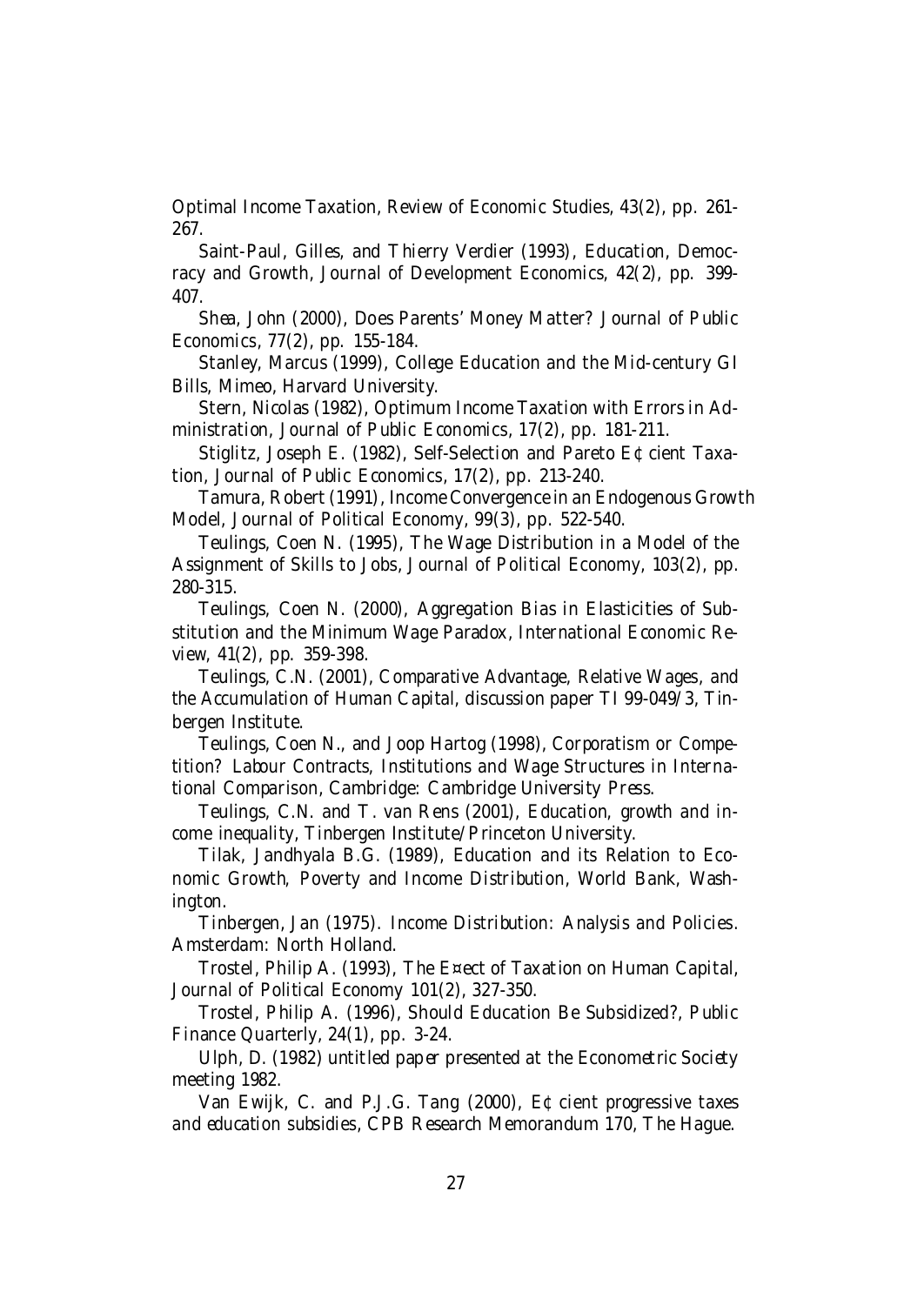FIGURE 1 Human capital and its return, and income inequality (Teulings and Van Rens)

FIGURE 2 Spill over e¤ects of minimum wages

(Teulings 2000)

FIGURE 3 Human capital acquistion and the "twisting" of the wage function

(our …gure)

FIGURE 4 Progressivity of taxes and subsidies to education

(Van Ewijk and Tang)

TABLE 1Years of education and the return to human capital in various countries

(Teulings and Van Rens, Table 2)

TABLE 2 Human capital, GDP, and inequality

(key regression results from Teulings and Van Rens, Table 1,3,5,6)

TABLE 3 Inequality, progressivity of taxes, and education subsidies for various countries

(Van Ewijk and Tang, inequality from Teulings and Van Rens) TABLE 4 Quality weighted years of education and inequality (Leuven, Oosterbeek and Van Ophem)

Can we obtain information on the progressivity of educational grants?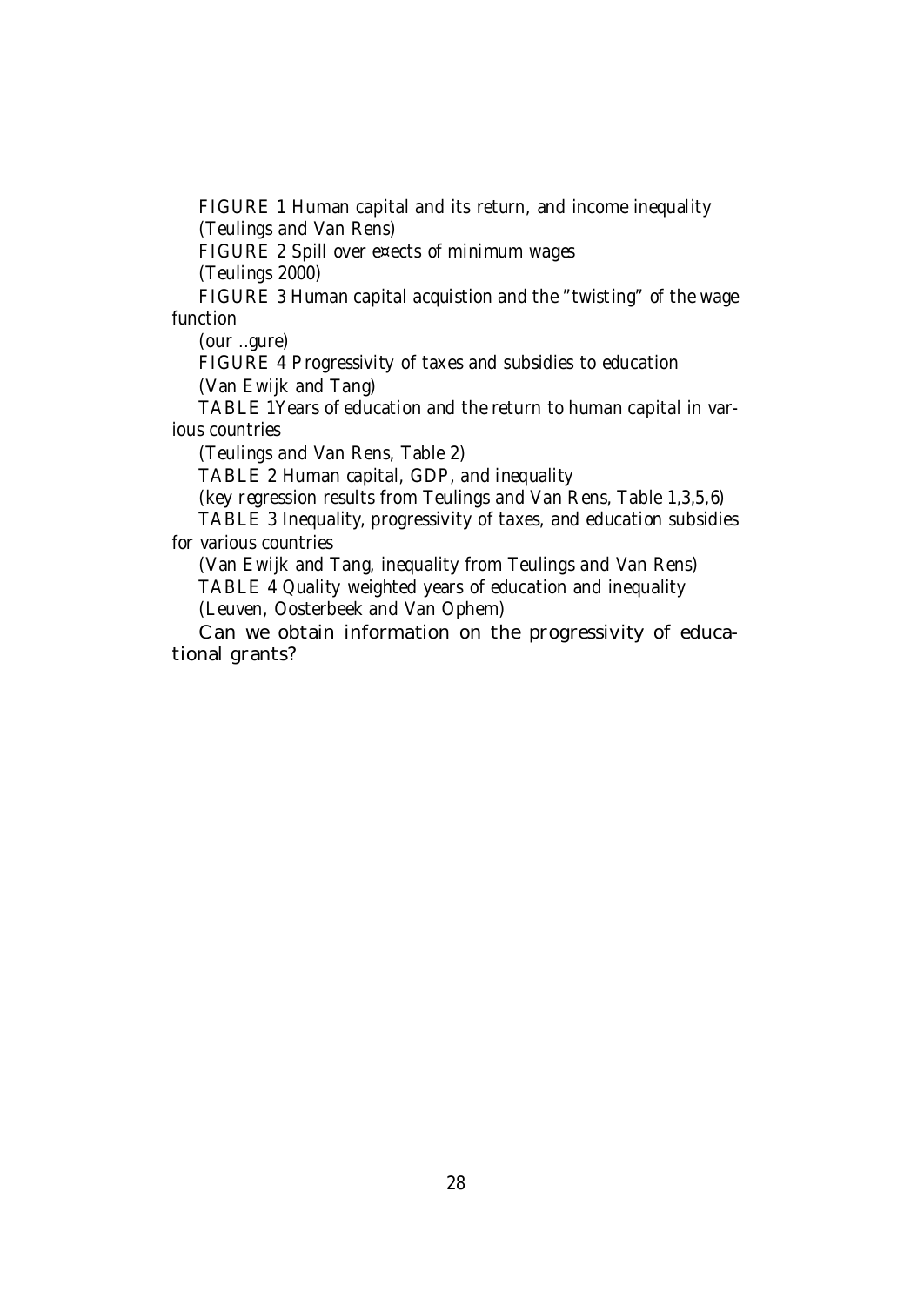# **Figure 1. Return to education, education and inequality**



#### **A. Diminishing returns to education**

**B. Returns to education and inequality** 

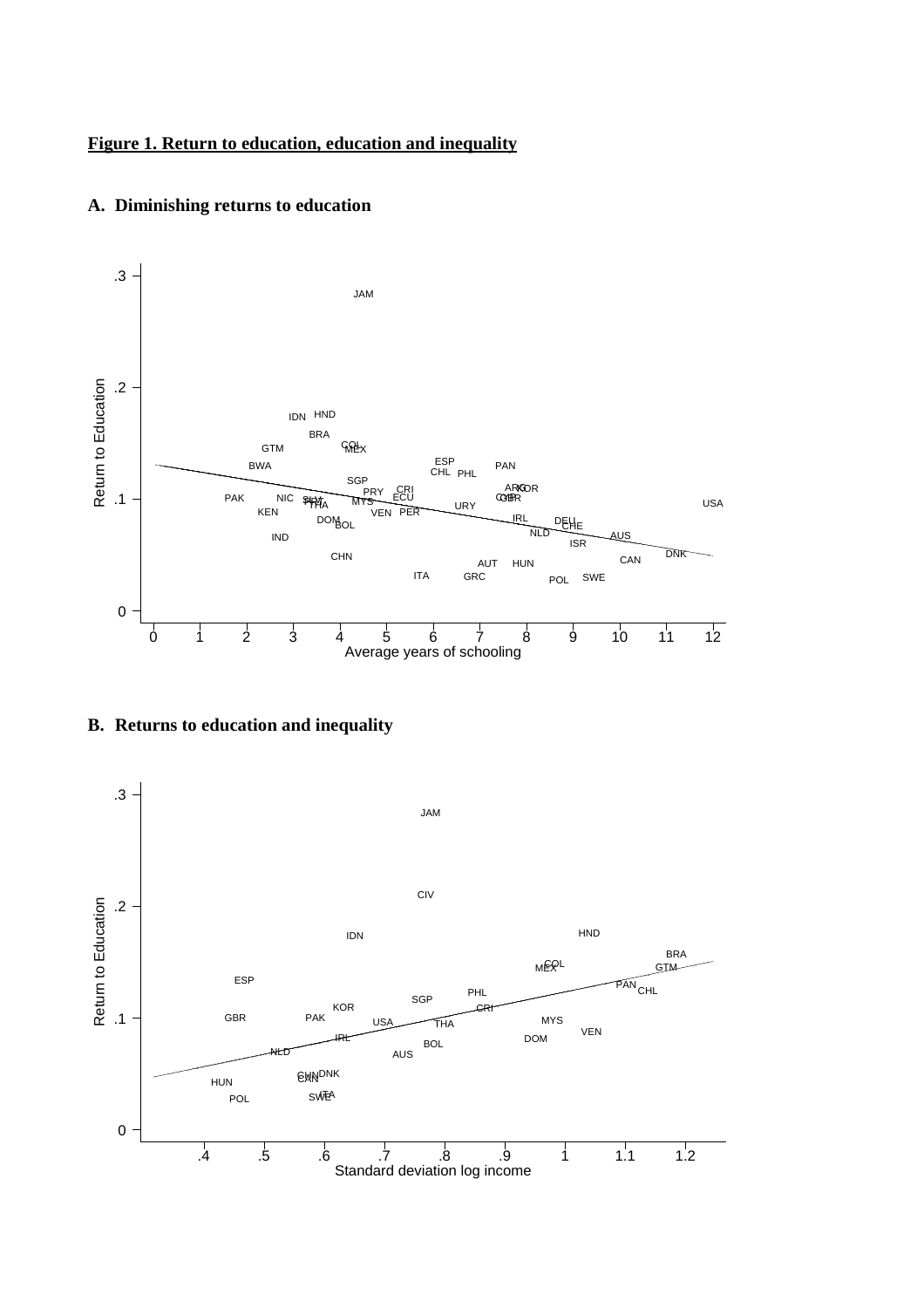**Figure 2. Twisting of the wage function**

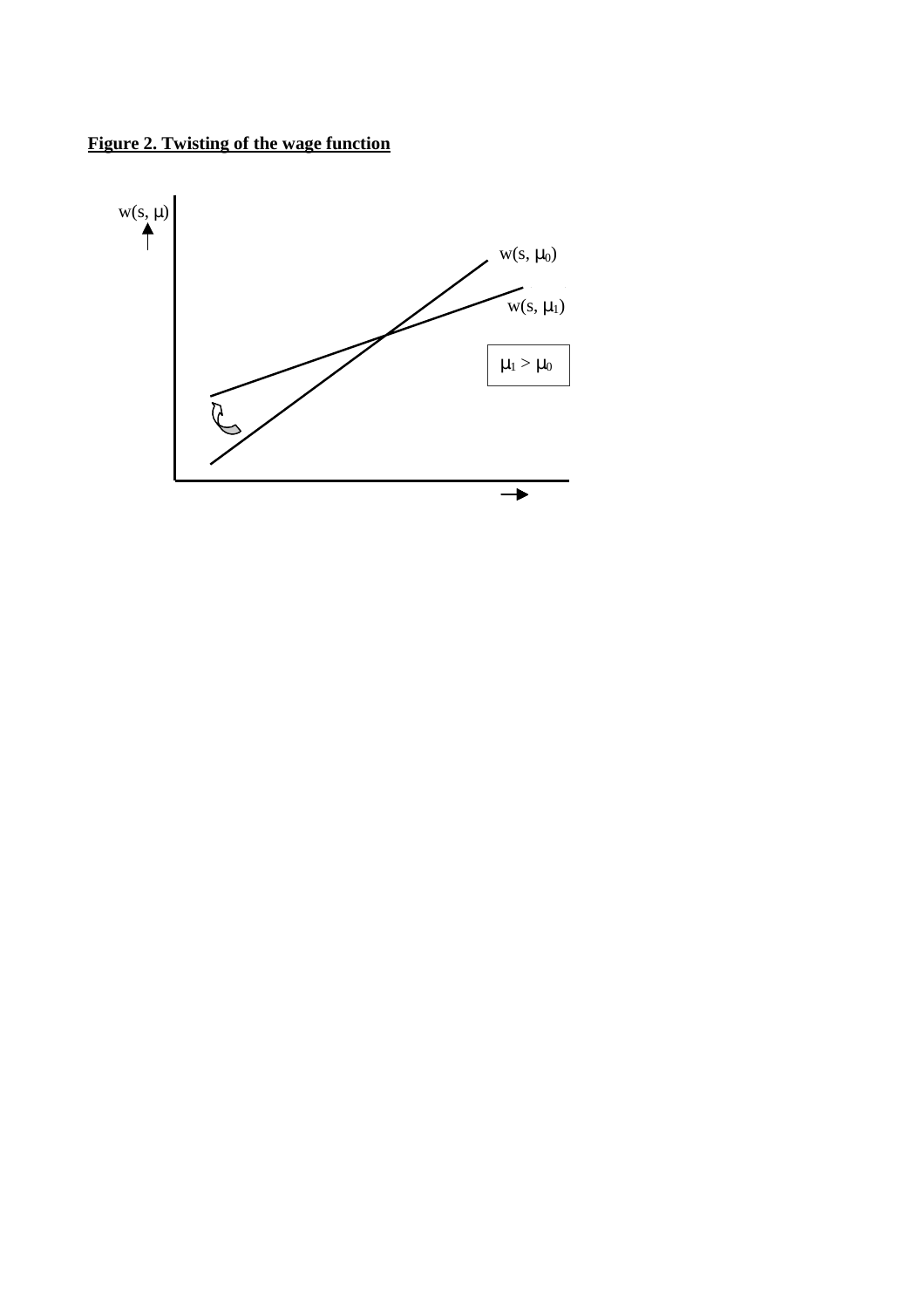**Figure 3: The wage function before and after a minimum wage increase**

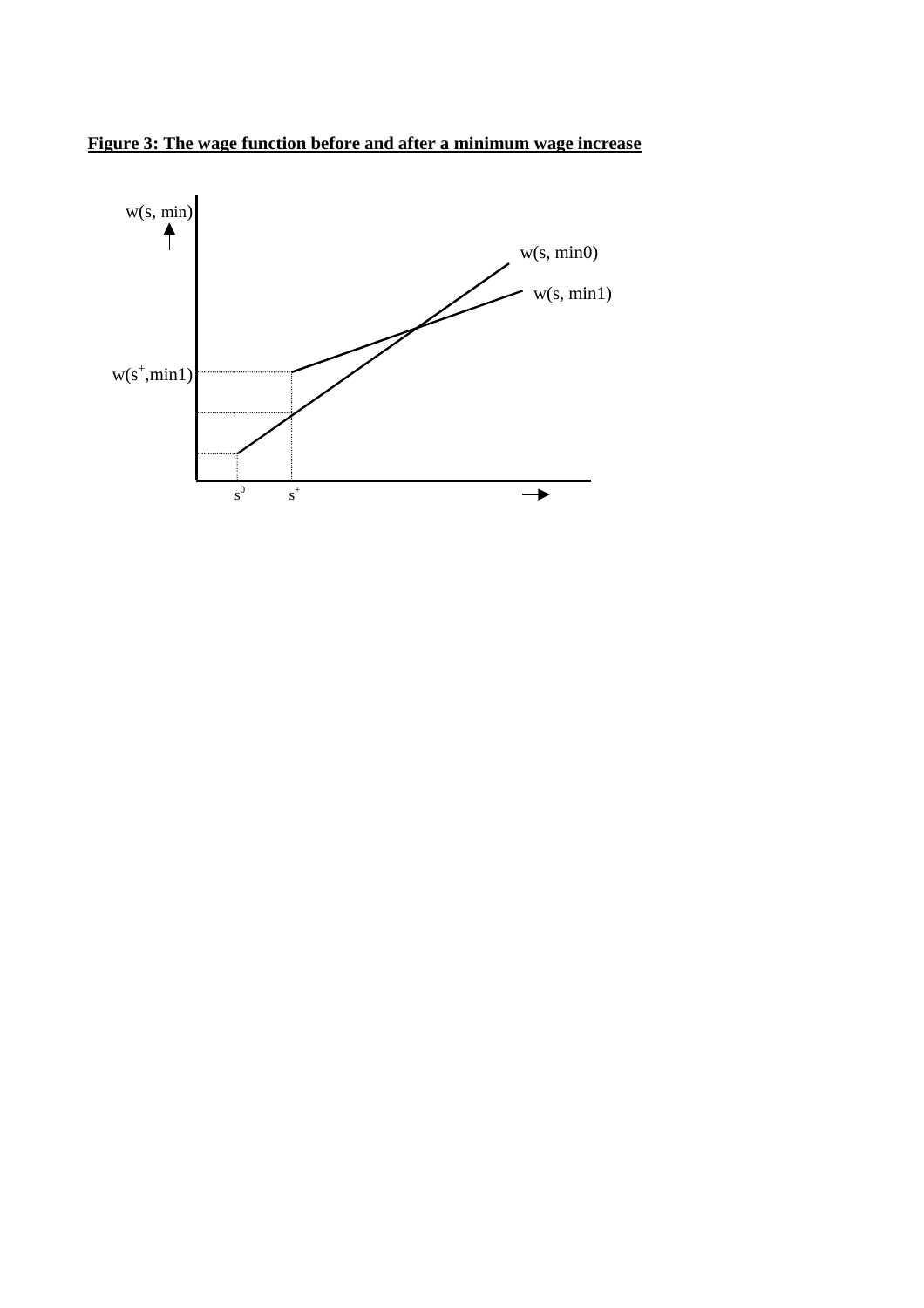**Figure 4: Education subsidies and progressivity of the income tax in OECD countries**



#### education subsidies\*\*

\* change in the after-tax wage, % of change in the before-tax wage.

\*\* public expenditure, % of gross domestic product, in 1994.

 source: OECD (1996), *Life long learning for all,* Paris; Table 1.12 OECD (1997), *Education at a Glance – OECD indicators,*  Paris OECD (1997), *Implementing the jobs study: Member countries experience,* Paris (for Belgium on page 91, Table 28)

This figure has been taken over from Van Ewijk & Tang (2000), right panel of figure 1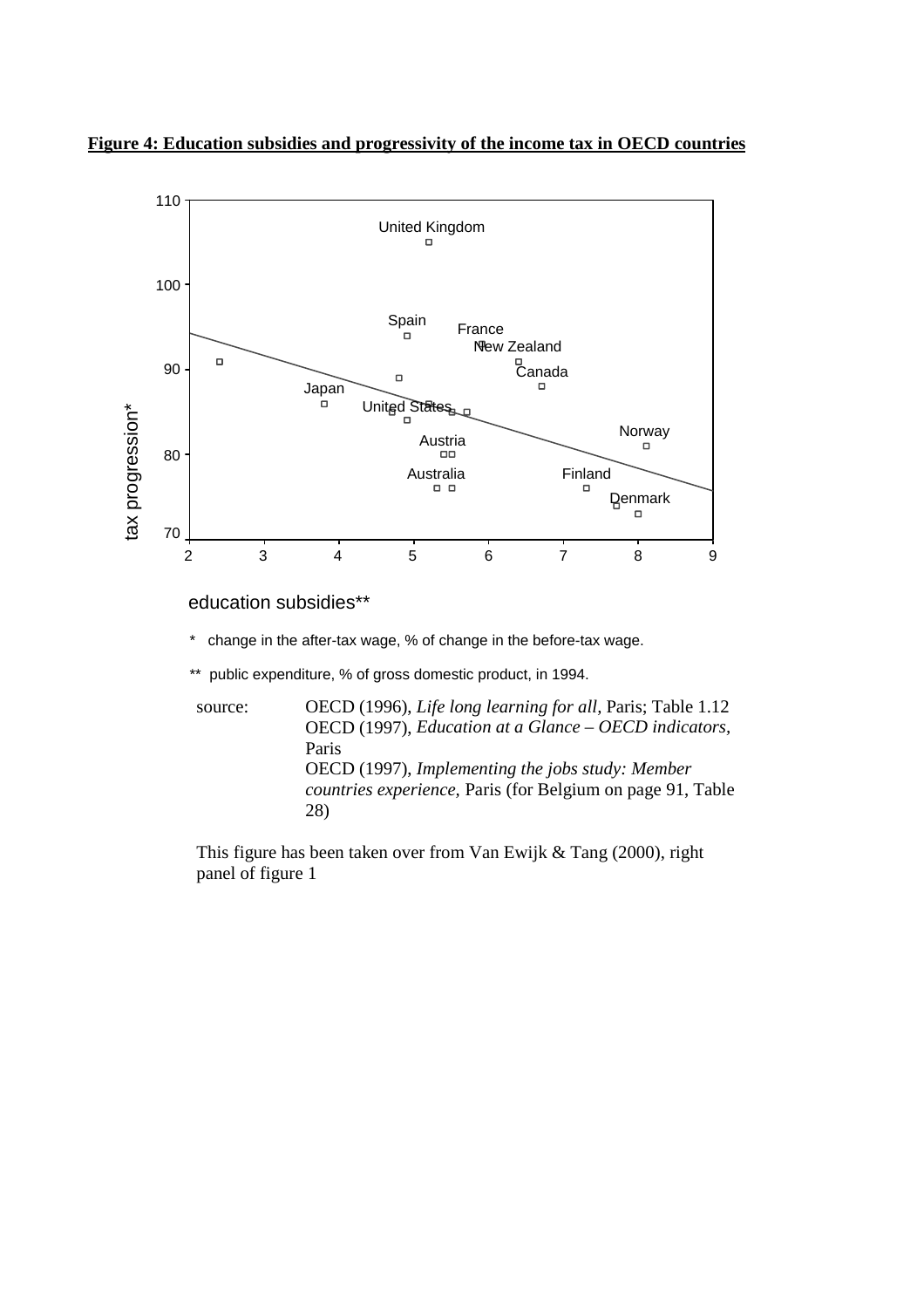# **Table 1**

# **Description of the main variables in the dataset**

| Variable     | Obs  | Mean   | Std.Dev. | Min      | Max | Description and source                                                                                             |
|--------------|------|--------|----------|----------|-----|--------------------------------------------------------------------------------------------------------------------|
| $y_t$        | 1060 | 8.611  | 1.037    | 6.122    |     | 11.172 Log real GDP per worker, 1985 intl. prices, Chain                                                           |
|              |      |        |          |          |     | index (PWT 5.6a).                                                                                                  |
| $\Delta y_t$ | 429  | 0.021  | 0.027    | $-0.066$ |     | 0.101 10 year changes in real GDP per worker.<br>(annualized)                                                      |
| $D_t$        | 370  | 0.560  | 0.319    | 0.100    |     | 1.552 Variance of log income. Calculated from Gini                                                                 |
|              |      |        |          |          |     | coefficient income distribution (Deininger and Squire).                                                            |
| $\Delta D_t$ | 92   | 0.000  | 0.017    | $-0.052$ |     | $0.051 10$ year changes in variance of income.                                                                     |
|              |      |        |          |          |     | (annualized)                                                                                                       |
| $S_t$        | 775  | 4.240  | 2.848    | 0.040    |     | 12.000 Average years of education attained by the population                                                       |
|              |      |        |          |          |     | over 25 years of age (Barro and Lee).                                                                              |
| $\Delta S_t$ | 328  | 0.066  | 0.066    | $-0.225$ |     | 0.387 10 year changes in average years of education.                                                               |
|              |      |        |          |          |     | (annualized)                                                                                                       |
| $V_{t}$      | 662  | 12.657 | 5.834    | 1.043    |     | 35.823 Variance of the education distribution (rough estimate)<br>constructed on the basis of Barro and Lee data). |
| $\Delta V_t$ | 273  | 0.249  | 0.297    | $-0.888$ |     | 1.361 10 year changes in variance of education.                                                                    |
|              |      |        |          |          |     | (annualized)                                                                                                       |
|              |      |        |          |          |     |                                                                                                                    |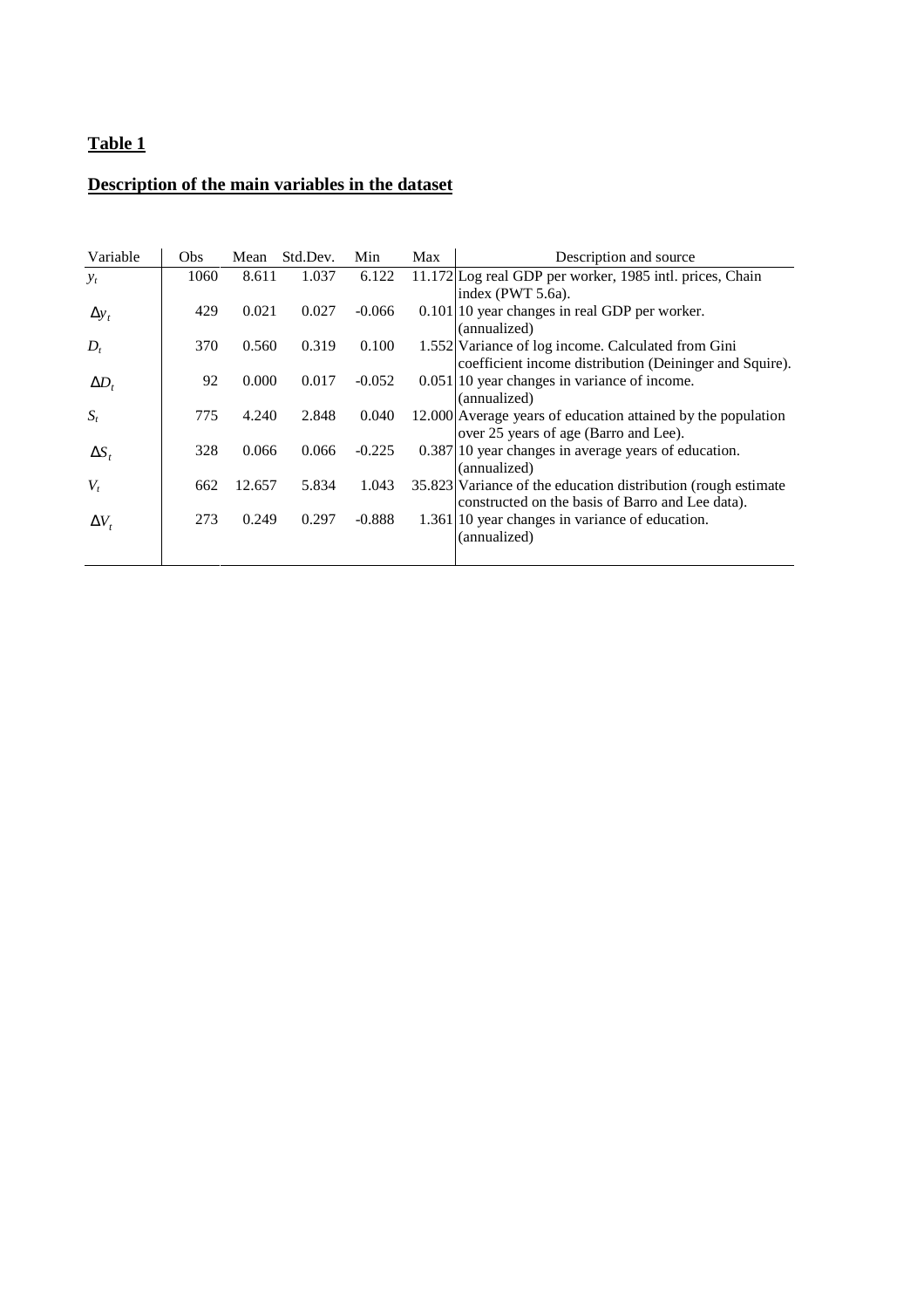# **Table 1 (continued)**

# **GDP growth equation**

|                             | (1)<br><b>OLS</b> | (2)<br><b>OLS</b>              | (3)<br><b>OLS</b><br>(baseline<br>model) | (4)<br><b>OLS</b><br>with V[educ] | (5)<br><b>WLS</b><br>(GDP/w)   | (6)<br><b>WLS</b><br>(population) |
|-----------------------------|-------------------|--------------------------------|------------------------------------------|-----------------------------------|--------------------------------|-----------------------------------|
| $\Delta S_t$                | 0.08546           | 0.17025                        | 0.24335                                  | 0.24508                           | 0.24717                        | 0.24814                           |
| $\Delta(S_t^2)$             | (4.11)            | (3.25)<br>$-0.00780$<br>(2.07) | (3.84)<br>$-0.00848$<br>(2.16)           | (3.09)<br>$-0.00881$<br>(1.75)    | (3.94)<br>$-0.00840$<br>(2.18) | (3.99)<br>$-0.00898$<br>(2.32)    |
| $\Delta S_t$ (year=70)      |                   |                                | $-0.09705$                               | $-0.07495$                        | $-0.09901$                     | $-0.09956$                        |
| $\Delta S_t$ (year=80)      |                   |                                | (1.87)<br>$-0.06732$                     | (1.34)<br>$-0.07423$              | (1.95)<br>$-0.07728$           | (1.89)<br>$-0.06933$              |
| $\Delta V_t$                |                   |                                | (1.35)                                   | (1.42)<br>$-0.00461$              | (1.60)                         | (1.39)                            |
|                             |                   |                                |                                          | (0.73)                            |                                |                                   |
| $S_{t-1}$                   | 0.00297           | 0.00857                        | 0.01217                                  | 0.00902                           | 0.01231                        | 0.01218                           |
| $S_{t-1}^2$                 | (4.31)            | (4.45)<br>$-0.00045$           | (5.42)<br>$-0.00058$                     | (3.21)<br>$-0.00034$              | (5.51)<br>$-0.00058$           | (5.57)<br>$-0.00059$              |
| $S_{t-1}$ (year=70)         |                   | (2.67)                         | (3.29)<br>$-0.00349$                     | (1.60)<br>$-0.00325$              | (3.36)<br>$-0.00386$           | (3.46)<br>$-0.00323$              |
|                             |                   |                                | (2.80)                                   | (2.39)                            | (3.14)                         | (2.65)                            |
| $S_{t-1}$ (year=80)         |                   |                                | $-0.00300$                               | $-0.00391$                        | $-0.00339$                     | $-0.00276$                        |
|                             |                   |                                | (2.63)                                   | (3.14)                            | (3.02)                         | (2.48)                            |
| $V_{t-1}$                   |                   |                                |                                          | 0.00037                           |                                |                                   |
|                             |                   |                                |                                          | (1.03)                            |                                |                                   |
| $y_{t-1}$                   | $-0.00616$        | $-0.00787$                     | $-0.00839$                               | $-0.00723$                        | $-0.00848$                     | $-0.00812$                        |
|                             | (2.99)<br>0.03449 | (3.74)<br>0.03506              | (4.04)<br>0.05590                        | (2.81)<br>0.05516                 | (4.07)<br>0.05769              | (4.08)<br>0.05427                 |
| $(year=70)$                 | (10.21)           | (10.34)                        | (8.17)                                   | (7.25)                            | (8.21)                         | (8.05)                            |
| $(year=80)$                 | 0.02120           | 0.02179                        | 0.04017                                  | 0.04659                           | 0.04269                        | 0.03832                           |
|                             | (6.54)            | (6.82)                         | (5.77)                                   | (6.12)                            | (5.99)                         | (5.61)                            |
| Constant                    | 0.03816           | 0.04033                        | 0.02715                                  | 0.02040                           | 0.02735                        | 0.02601                           |
|                             | (2.34)            | (2.51)                         | (1.67)                                   | (1.04)                            | (1.66)                         | (1.66)                            |
| Observations                | 292               | 292                            | 292                                      | 250                               | 292                            | 292                               |
| R-squared                   | 0.32              | 0.34                           | 0.37                                     | 0.38                              | 0.37                           | 0.37                              |
| $F$ -statistic <sup>1</sup> | 11.29             | 9.56                           | 11.08                                    | 4.65                              | 11.27                          | 11.29                             |
| p-value                     | 0.0009            | 0.0022                         | 0.0010                                   | 0.0321                            | 0.0009                         | 0.0009                            |

Absolute value of t statistics in parentheses.<br><sup>1</sup> H<sub>0</sub>: Long-run effect (coefficient *S<sub>t-1</sub>* divided by minus coefficient *y<sub>t-1</sub>*) equals short-run effect (coefficient

 $\Delta S_t$ ). The F-tests reject the null when the p-value is smaller than 0.05.